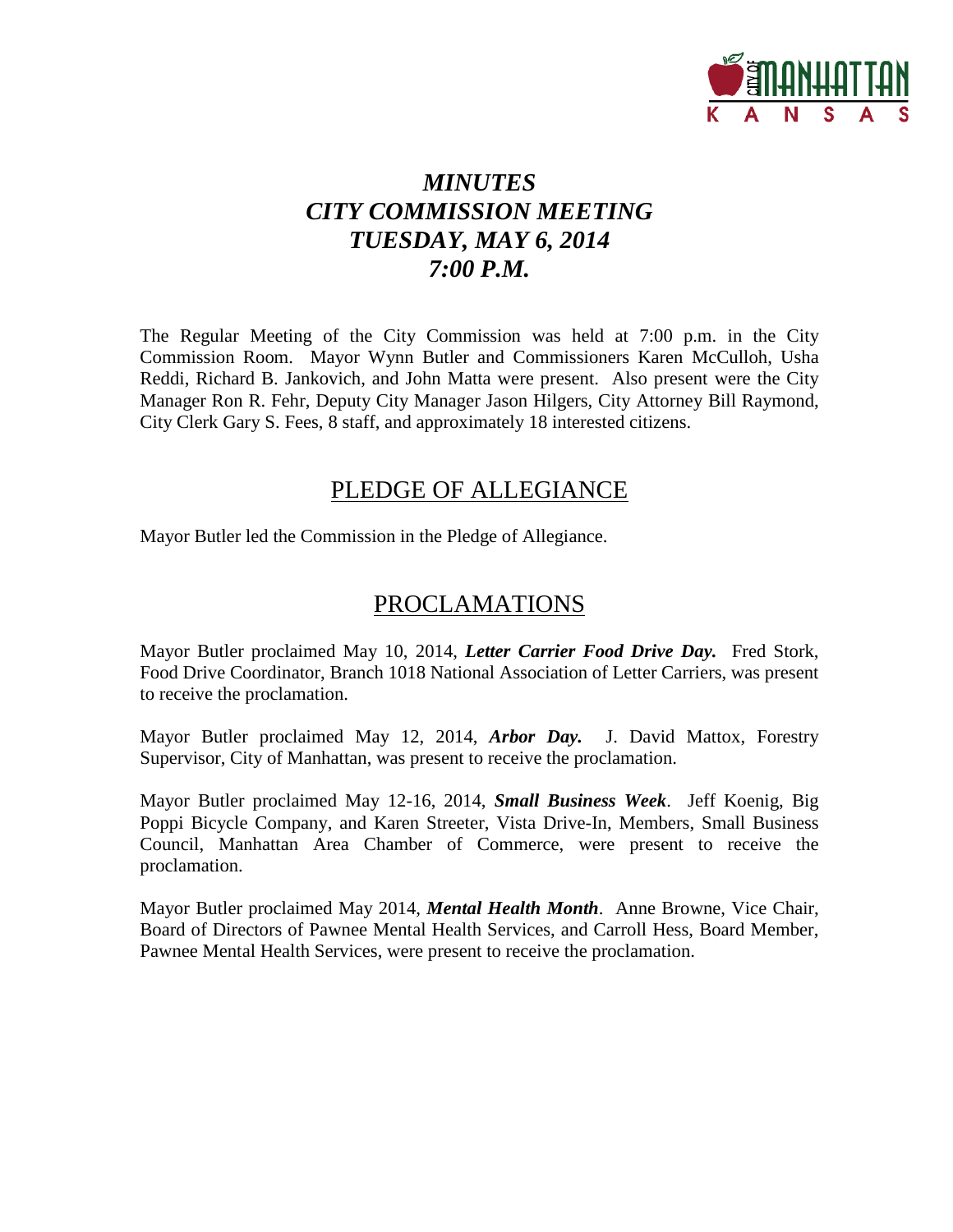# PUBLIC COMMENTS

Mayor Butler opened the public comments.

Nick Jankovich, 2021 Somerset Square, provided a review of the K-State Wildcat Grand Prix bicyclist race event. He thanked Commissioner McCulloh for hosting the Oklahoma cycling team and Marcia Rozell at the Manhattan Convention and Visitors Bureau for her assistance and support of the event.

Commissioner Jankovich announced that his son, Nick, also got engaged over the Wildcat Grand Prix weekend.

Hearing no other comments, Mayor Butler closed the public comments.

# COMMISSIONER COMMENTS

Commissioner Jankovich thanked those involved with the linear trail clean-up over the weekend. He stated that the Manhattan Konza Rotary Club partnered with the Change the World effort to help keep the trails clean and maintained.

Commissioner Reddi informed the community that it was great to attend the Kansas Sampler event over the weekend and to see many people enjoying community events and the gorgeous weather. She also wished all the mother's a Happy Mother's Day.

Commissioner McCulloh stated that she attended the Kansas Sampler event on Sunday and enjoyed the activities at the Flint Hills Discovery Center and the Manhattan Garden Club plant sale. She also thanked the Manhattan Community Foundation for the Grow Green Match Day held today and said that at about 5:00 p.m., the Foundation received over \$110,000.00 to support various nonprofit organizations.

Mayor Butler informed the community that there is still time for individuals to donate to the Manhattan Community Foundation on the Foundation's website and receive 50 cents on every dollar donated for their favorite charity. He also provided upcoming dates for the Manhattan Area 2035 Comprehensive Plan Update and encouraged citizens to participate and attend one of the Community Workshop's on May 14, 2014, from 6:00 p.m. to 8:00 p.m., at either the Green Valley Community Center, 3770 Green Valley Road, or at the Headquarters Fire Station, Large Assembly Room, 2000 Denison Avenue. He also stated there would be an abbreviated Project Update meeting held on May 15, 2014, from 7:30 p.m. to 8:30 p.m., in the City Commission Room, at City Hall, 1101 Poyntz Avenue.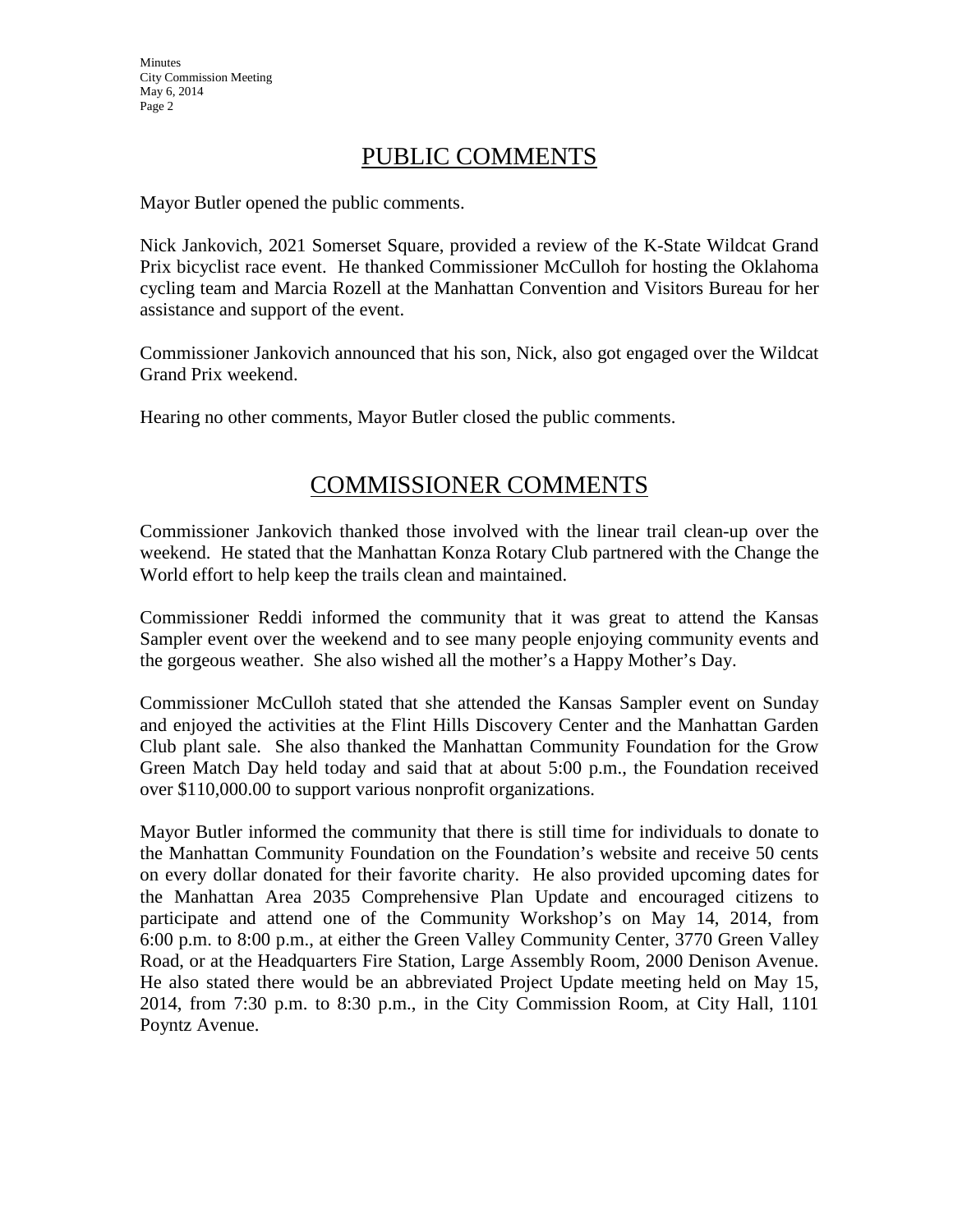# CONSENT AGENDA

(\* denotes those items discussed)

### **MINUTES**

The Commission approved the minutes of the Regular City Commission Meeting held Tuesday, April 15, 2014.

### **CLAIMS REGISTER NO. 2761**

The Commission approved Claims Register No. 2761 authorizing and approving the payment of claims from April 9, 2014, to April 29, 2014, in the amount of \$2,418,349.31.

# **FINAL PLAT – GRAND LUXE ADDITION**

The Commission accepted the easements and rights-of-way, as shown on the Final Plat of Grand Luxe Addition, generally located 150 feet west of the intersection of Grand Ridge and Grand Mere Parkway, on the east side of Grand Mere Parkway, based on conformance with the Manhattan Urban Area Subdivision Regulations.

### **ORDINANCE NO. 7068 – REZONE – LOT 28, MANHATTAN CORPORATE TECHNOLOGY PARK, UNIT 3 (TALLGRASS BREWING)**

The Commission approved Ordinance No. 7068 rezoning Lot 28, Manhattan Corporate Technology Park, Unit 3, generally located at 5960 Technology Circle, from I-5/CTPO/AO, Business Park District with Corporate Technology Park Overlay District and Airport Overlay District, to I-3/CTPO/AO, Light Industrial District with Corporate Technology Park Overlay District and Airport Overlay District, based on the findings in the Staff Report *(See Attachment No 1)*.

# **RESOLUTION NO. 050614-A – REVISED PETITION – INTERLACHEN ADDITION – STREET IMPROVEMENTS (ST1325)**

The Commission found the revised petition sufficient and approved Resolution No. 050614-A, rescinding Resolution No. 012114-B and finding the project advisable and authorizing construction for the Interlachen Addition Street Improvements (ST1325).

### **RESOLUTION NO. 050614-B – AUTHORIZED REPRESENTATIVE – KDHE KWPCRF LOANS**

The Commission approved Resolution No. 050614-B appointing Robert K. Ott, P.E., Director of Public Works, as the Authorized Representative on behalf of the City of Manhattan for three (3) existing Kansas Department of Health and Environment Kansas Water Pollution Control Revolving Fund loans.

# **\* CHANGE ORDER NO. 1 – 2014 WELL REHABILITATION PROJECT (WA1402)**

Ron Fehr, City Manager, responded to questions from the Commission and provided additional information on the item.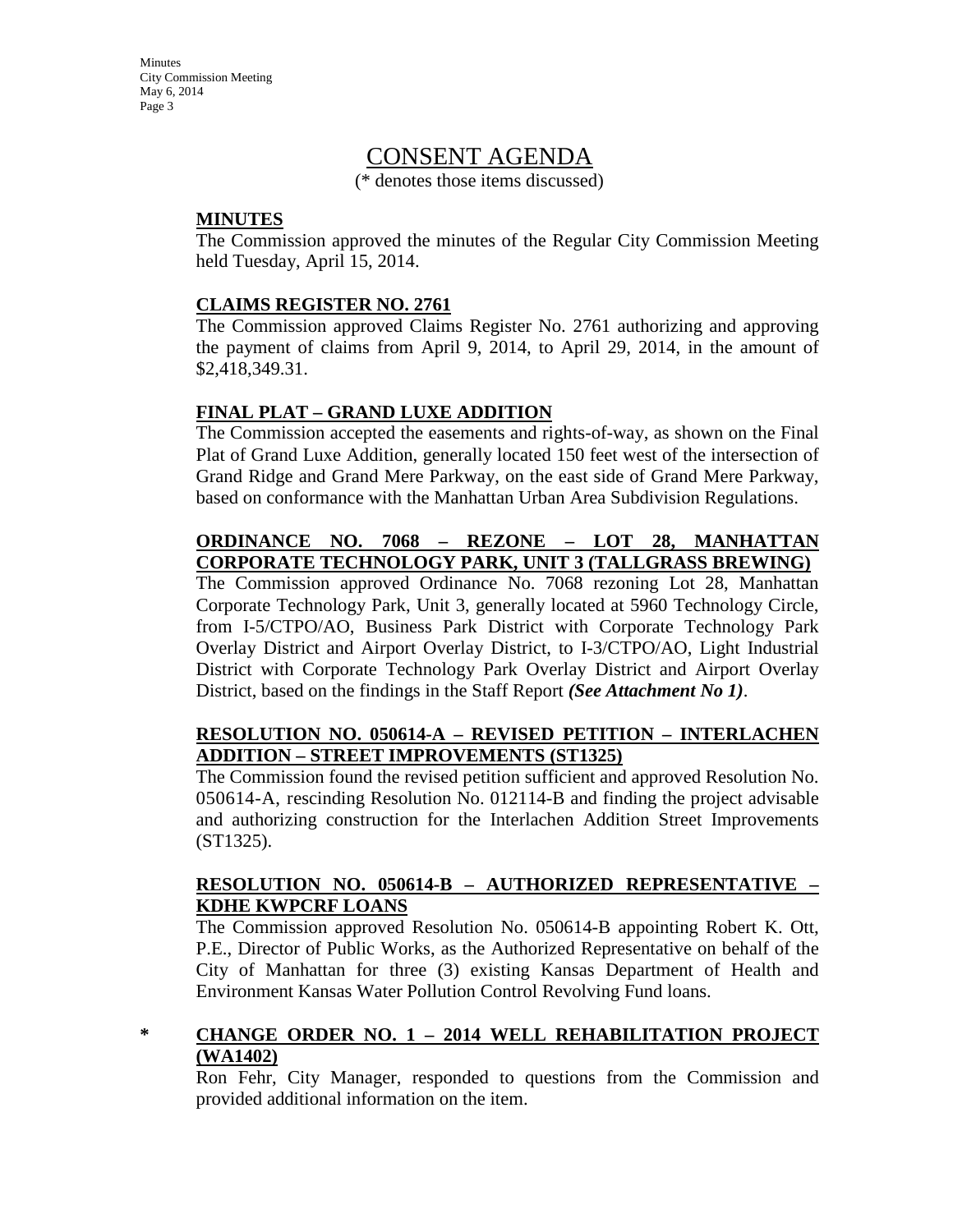# CONSENT AGENDA *(CONTINUED)*

### **\* CHANGE ORDER NO. 1 – 2014 WELL REHABILITATION PROJECT (WA1402)** *(CONTINUED)*

The Commission approved and authorized the Mayor to execute Change Order No. 1 for the 2014 Well Rehabilitation Project (WA1402), resulting in a net increase in the amount of \$120,809.40 (+351%) to the contract with Layne Christensen Company, of Wichita, Kansas, for additional repairs required to return City of Manhattan Public Water Supply Wells 10, 11, 14, and 15 to reliable service.

# **AWARD CONTRACT – CDBG HOUSING REHABILITATION PROGRAM – 2331 BROCKMAN STREET**

The Commission accepted the bids for 2331 Brockman Street; awarded the bid to the lowest responsible bidder Ben Kitchens Painting, of Junction City, Kansas, in the amount of \$12,728.00; authorized the Mayor and City Clerk to enter into agreements with the contractor and property owner for expenditure of CDBG Housing Rehabilitation funds; and authorized City Administration to approve any necessary change orders.

# **AWARD CONTRACT – CDBG HOUSING REHABILITATION PROGRAM – 205 HARVEY DRIVE**

The Commission accepted the bids for 205 Harvey Drive; awarded the bids to the lowest responsible bidder Ben Kitchens Painting, of Junction City, Kansas, in the amount of \$23,360.00; authorized the Mayor and City Clerk to enter into agreements with the contractor and property owner for expenditure of CDBG Housing Rehabilitation funds; and authorized City Administration to approve any necessary change orders.

# **\* AWARD CONTRACT – CDBG HOUSING REHABILITATION PROGRAM – 2333 CHRIS DRIVE**

Mayor Butler announced that he would abstain on the item due to a conflict of interest with Economy Carpentry, Painting, and Concrete.

The Commission accepted the bids for 2333 Chris Drive; awarded the bids to the lowest responsible bidder Economy Carpentry, Painting, and Concrete, of Manhattan, Kansas, in the amount of \$10,850.00; authorized the Mayor and City Clerk to enter into agreements with the contractor and property owner for expenditure of CDBG Housing Rehabilitation funds; and authorized City Administration to approve any necessary change orders.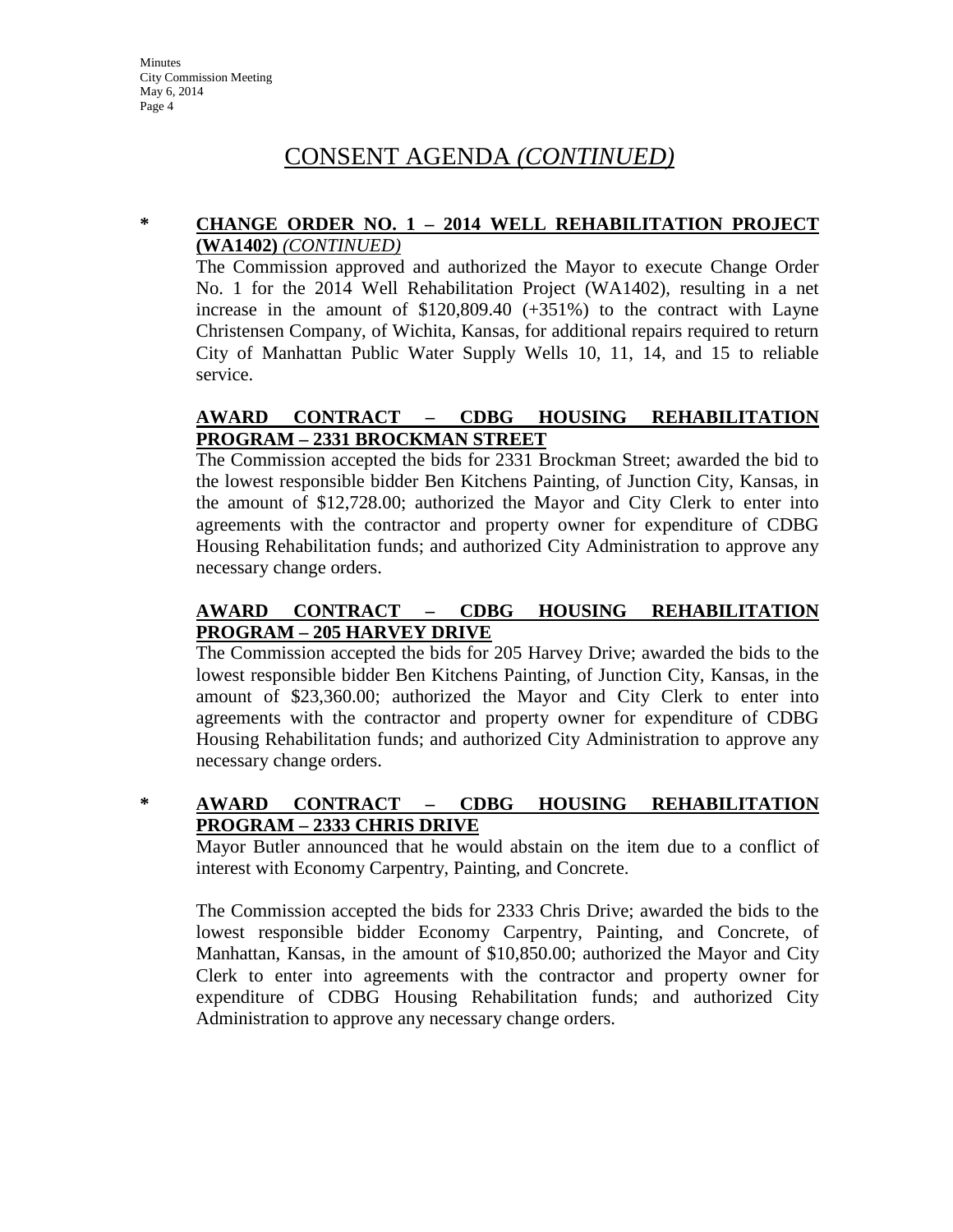# CONSENT AGENDA *(CONTINUED)*

### **\* AGREEMENT – UTILITY RELOCATION – OLD BIG BLUE STORMWATER IMPROVEMENTS, PHASES III AND IV (SM1106)**

The Commission approved and authorized the Mayor to execute an agreement with Westar Energy in the amount of \$70,000.00 to complete the utility relocation work for the Old Big Blue Stormwater Improvements, Phases III and IV, project (SM1106).

### **PURCHASE – PUBLIC WORKS DEPARTMENT UNIT #452 - BACKHOE LOADER (CIP #ST047E)**

The Commission authorized the purchase of a 2013 JCB Model 3CX-14 Backhoe Loader from Sellers Equipment Co., of Salina, Kansas, in the amount of \$66,780.00 for the Public Works Department (Unit #452).

# **LEASE AGREEMENT - PUBLIC WORKS DEPARTMENT UNIT #452 - BACKHOE LOADER (CIP #ST047E)**

The Commission authorized the Mayor and/or City Clerk to execute a lease purchase agreement for the 2013 JCB Model 3CX-14 Backhoe Loader (Unit #452) for the Public Works Department once the backhoe loader is delivered.

# **\* AUTHORIZE PAYMENT – NBAF CONTRIBUTION IN AID – REDUNDANT GAS SERVICE**

The Commission approved the payment of \$500,000.00 to the Department of Homeland Security for the Contribution in Aid of Construction made to Kansas Gas Service in order to provide redundant gas service for the National Bio and Agro-Defense Facility (NBAF) NBAF site and authorized City Administration to finance this reimbursement from Economic Development Funds reserved for NBAF.

# **BOARD APPOINTMENT – LIBRARY BOARD**

The Commission appointed Holly Friesen, 3159 Ella Lane, to a four-year term. Ms. Friesen's term begins immediately, and will expire April 30, 2018.

After discussion, Commissioner McCulloh moved to approve the consent agenda. Commissioner Jankovich seconded the motion. On a roll call vote, motion carried 5-0, with the exception of Item H, AWARD CONTRACT – CDBG HOUSING REHABILITATION PROGRAM – 2333 CHRIS DRIVE, which carried 4-0-1, with Mayor Butler abstaining on the item due to a conflict of interest.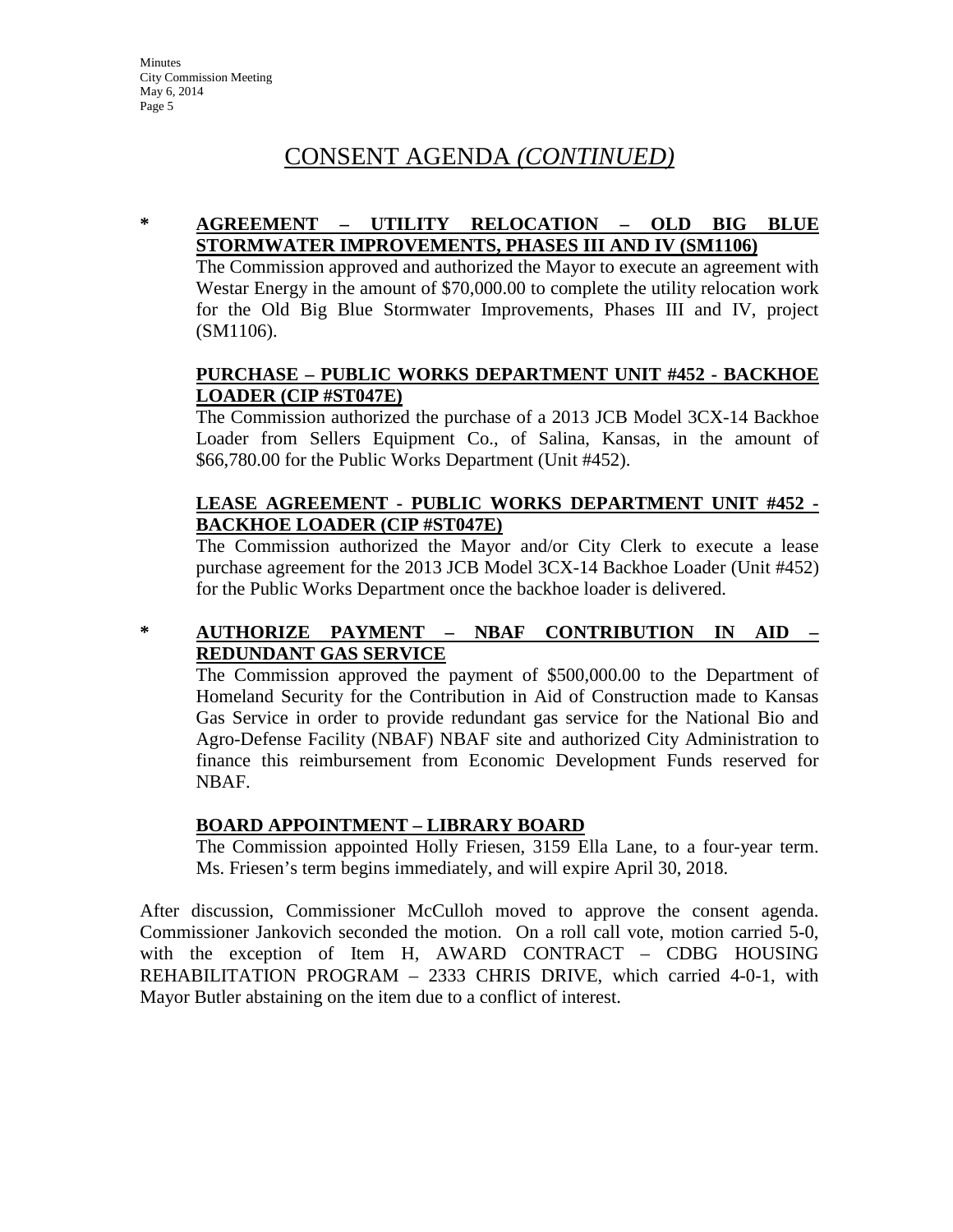# GENERAL AGENDA

### **FIRST READING – AMEND PRELIMINARY DEVELOPMENT PLAN - LOT 4, SETH CHILD COMMONS PUD, COMMERCIAL PLANNED UNIT DEVELOPMENT; REZONE - TRACT NORTH OF LOT 4, SETH CHILD COMMONS (PANERA BREAD)**

Eric Cattell, Assistant Director for Planning, presented an overview of the item.

Rob Ott, Director of Public Works, responded to questions from the Commission regarding the potential connection of expanded bike lanes and sidewalks.

Leon Brown, Schwab-Eaton, representing the applicant, informed the Commission that he was available to answer any questions on the project.

After discussion, Commissioner Jankovich moved to approve first reading of an ordinance rezoning a .12 acre tract of land, generally located north of Panera Bread, from R, Single-Family Residential District, to PUD, Seth Child Commons Commercial PUD; and, amending Ordinance No. 6282 and the Preliminary Development Plan of Lot 4, Seth Child Commons PUD, as proposed, based on the findings in the Staff Report *(See Attachment No. 2)*, subject to the four conditions of approval, as recommended by the Manhattan Urban Area Planning Board. Commissioner Reddi seconded the motion. On a roll call vote, motion carried 5-0.

### **FIRST READING - ANNEX AND REZONE - ENCLAVE ADDITION, UNIT ONE**

Commissioner Jankovich recused himself from the item due to a business relationship with the applicant.

Eric Cattell, Assistant Director for Planning, presented an overview of the annexation and rezoning request. He then responded to questions from the Commission regarding the City of Manhattan limits, discussed phases of development and developers, and provided an aerial of the site and location map for the subject property.

After discussion and comments from the Commission, Commissioner Reddi moved to approve first reading of an ordinance annexing the proposed Enclave Addition, Unit One, an approximate 9.7 acre tract of land generally located along the east side of Grand Mere Parkway, based on conformance with the Manhattan Urban Area Comprehensive Plan, the Growth Vision, and the Capital Improvements Program and approve first reading of an ordinance rezoning the proposed Enclave Addition, Unit One, from County R-PUD, Residential Planned Unit Development District, to R, Single-Family Residential District, based on the findings in the Staff Report *(See Attachment No. 3)* and the recommendation of the Planning Board. Commissioner McCulloh seconded the motion. On a roll call vote, motion carried 4-0.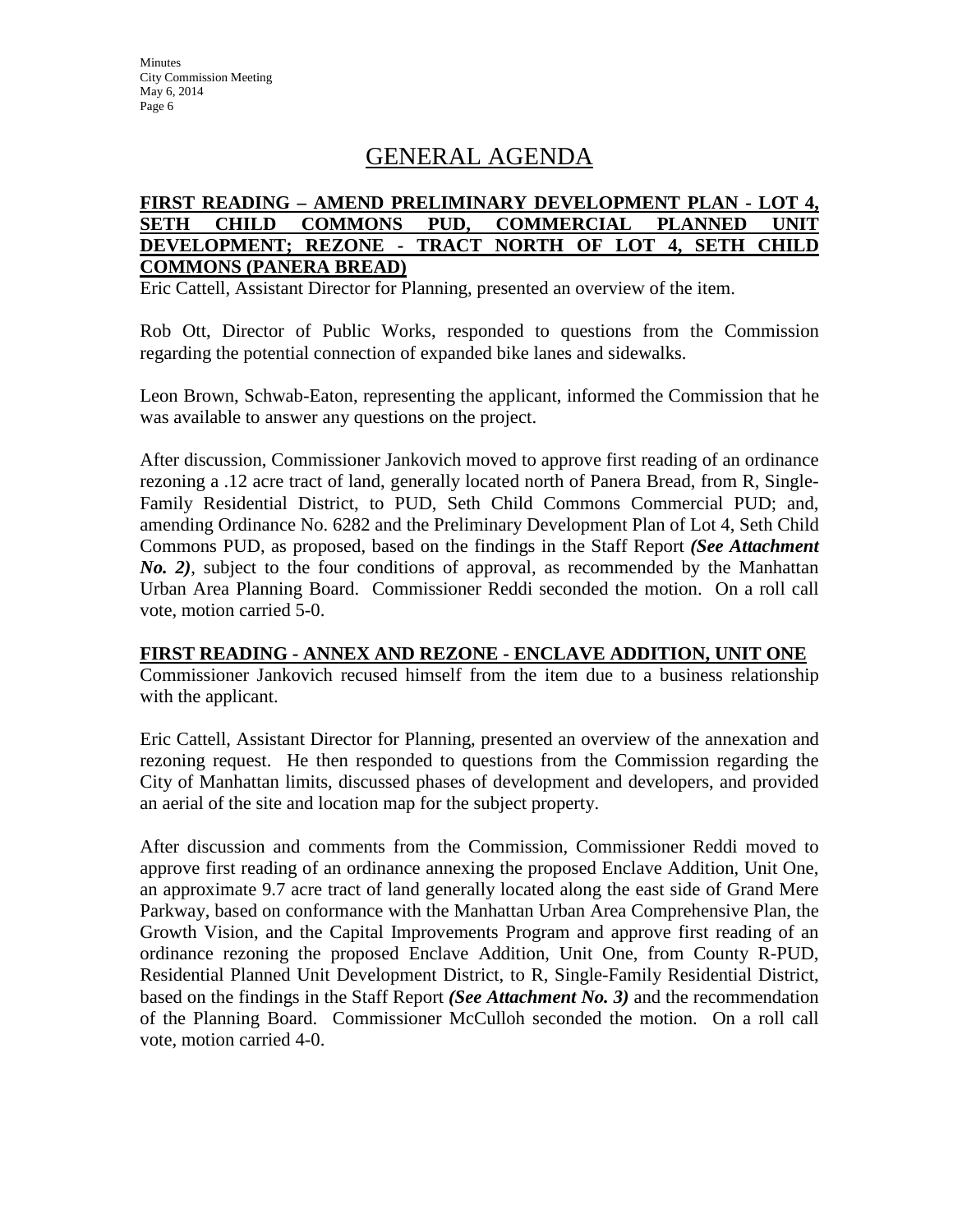# **GENERAL AGENDA (CONTINUED)**

#### COMMUNITY DEVELOPMENT BLOCK GRANT (CDBG) - 2014 FIFTH PROGRAM YEAR ANNUAL ACTION PLAN

Commissioner Jankovich returned to the dais.

Christina L'Ecuyer, Grant Administrator, presented an overview of the Community Development Block Grant (CDBG) program for the fifth program year annual action plan. She provided the five year strategic plan objectives, highlighted income limits and eligibility requirements, and presented the proposed CDBG 2014 fifth program year action plan based on expected funding levels and approval by the Housing of Urban Development (HUD). She then responded to questions from the Commission regarding low to moderate income requirements, citizen participation and feedback, and the traffic signal proposed at 11<sup>th</sup> Street and Fremont Street.

Karen Davis, Director of Community Development, responded to questions from the Commission and provided clarification on the proposed traffic signal at 11<sup>th</sup> Street and Fremont Street.

Christina L'Ecuyer, Grant Administrator, provided additional information on the item.

After comments from the Commission, Commissioner McCulloh moved to authorize the submission of the Community Development Block Grant 2014 Fifth Program Year Annual Action Plan. Commissioner Jankovich seconded the motion. On a roll call vote, motion carried 5-0.

#### **ADJOURNMENT**

At 8:00 p.m., the Commission adjourned.

Gar **MMC, City Clerk**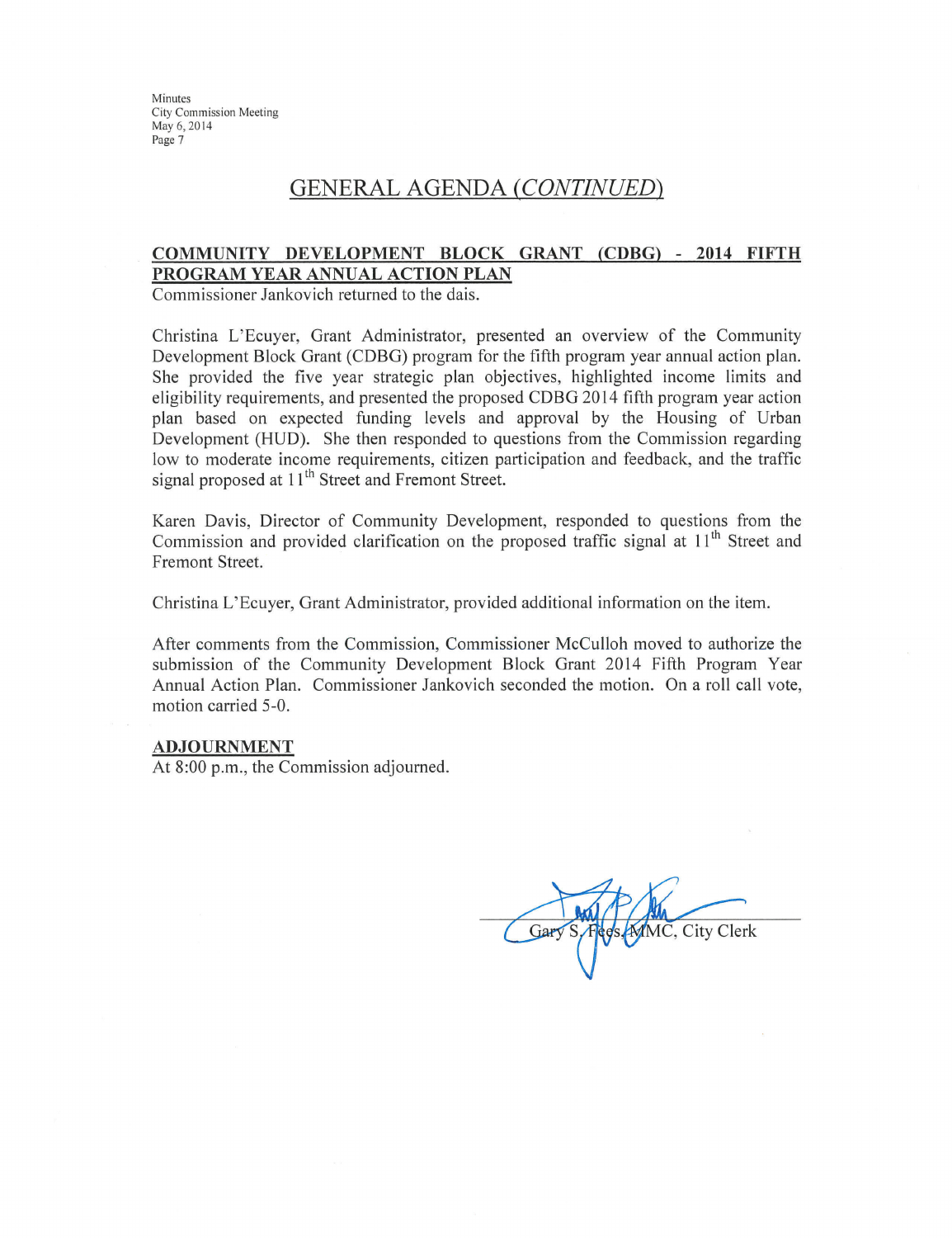### **STAFF REPORT**

### **ON AN APPLICATION TO REZONE PROPERTY**

- **FROM:** I-5/CTPO/AO, Business Park District with Corporate Technology Park Overlay District and Airport Overlay District.
- **TO:** I-3/CTPO/AO, Light Industrial District with Corporate Technology Park Overlay District and Airport Overlay District.
- **APPLICANT:** The Neenan Company Matt Brooksmith on behalf of their client, Tallgrass Brewing Company – Jeff Gill, President
- **ADDRESS:** 2607 Midpoint Drive, Ft. Collins, CO
- **OWNERS:** Western Wireless Corporation, LLC
- **ADDRESS:** P.O. Box 26088 Plano, TX

**LEGAL DESCRIPTION:** Lot 28, Manhattan Corporate Technology Park, Unit 3

**LOCATION:** Western Wireless Call Center at 5960 Technology Circle. 5960 Technology Circle is more generally located to the northeast of the end of Technology Circle.

**AREA:** 396,396 sq. ft. (9.10 Acres)

**DATE OF NEIGHBORHOOD MEETING:** November 18, 2013

DATE OF PUBLIC NOTICE PUBLICATION: February 10, 2014

# **DATE OF PUBLIC HEARING: PLANNING BOARD:** March 3, 2014 **CITY COMMISSION:** March 25, 2014

# **THIRTEEN MATTERS TO BE CONSIDERED WHEN REZONING**

**1. EXISTING USE:** Vacant corporate offices and call center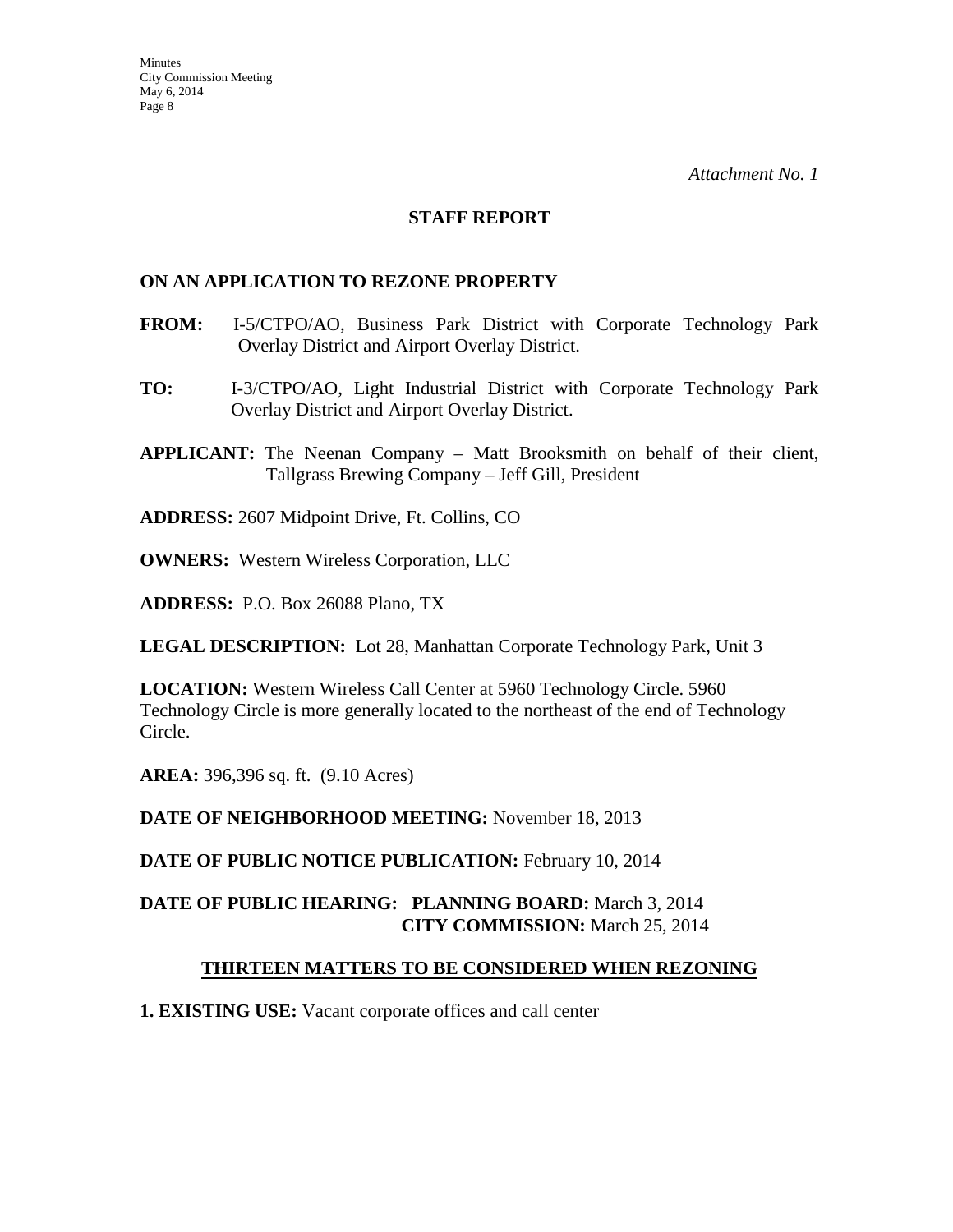**2. PHYSICAL AND ENVIRONMENTAL CHARACTERISTICS:** The site is the former location of the Western Wireless office and service call center. On the site is a 58,000 square foot building, off-street parking lot with approximately 350 stalls and landscaping. The site generally slopes from west to east. The site is not within FEMA's 1% Annual Chance Floodplain.

### **3. SURROUNDING LAND USE AND ZONING:**

- **NORTH:** Vacant Land, KSU library storage facility; I-3/CTPO/AO, Light Industrial District with Corporate Technology Park Overlay District and Airport Overlay District.
- **SOUTH:** Flint Hills Beverage distribution center, Covan Moving Company, Vacant Land; I-3/CTPO/AO, Light Industrial District with Corporate Technology Park Overlay District and Airport Overlay District.
- **EAST:** Auth-Florence Mailbox manufacturing, Manhattan Regional Airport; I-3/CTPO/AO, Light Industrial District with Corporate Technology Park Overlay District and Airport Overlay District.
- **WEST:** Fort Riley Military Reservation and Kansas Veteran Cemetery; C-1, Restricted Business District.
- **4. GENERAL NEIGHBORHOOD CHARACTER:** The surrounding neighborhood can be characterized as rural single-family residential development, farm fields, a developing business park, a municipal airport, and Kansas Veteran Cemetery, and rural grass lands associated with the Fort Riley Military Reservation.
- **5. SUITABILITY OF SITE FOR USES UNDER CURRENT ZONING:** The site is zoned I-5/CTPO/AO, Business Park District with Corporate Technology Park Overlay District and Airport Overlay District. The I-5 District is intended to provide for research and final product assembly activities. The CTPO District is intended to broaden the permitted uses of the underlying industrial zoning district to provide for uses that would customarily be used in a large business park or corporate business park, such as restaurants and health and fitness clubs.

The site is developed with a 58,000 commercial building that was formerly used as a corporate business office and call center. The former use of the site meets the permitted uses and requirements of the I-5 and CTPO Districts.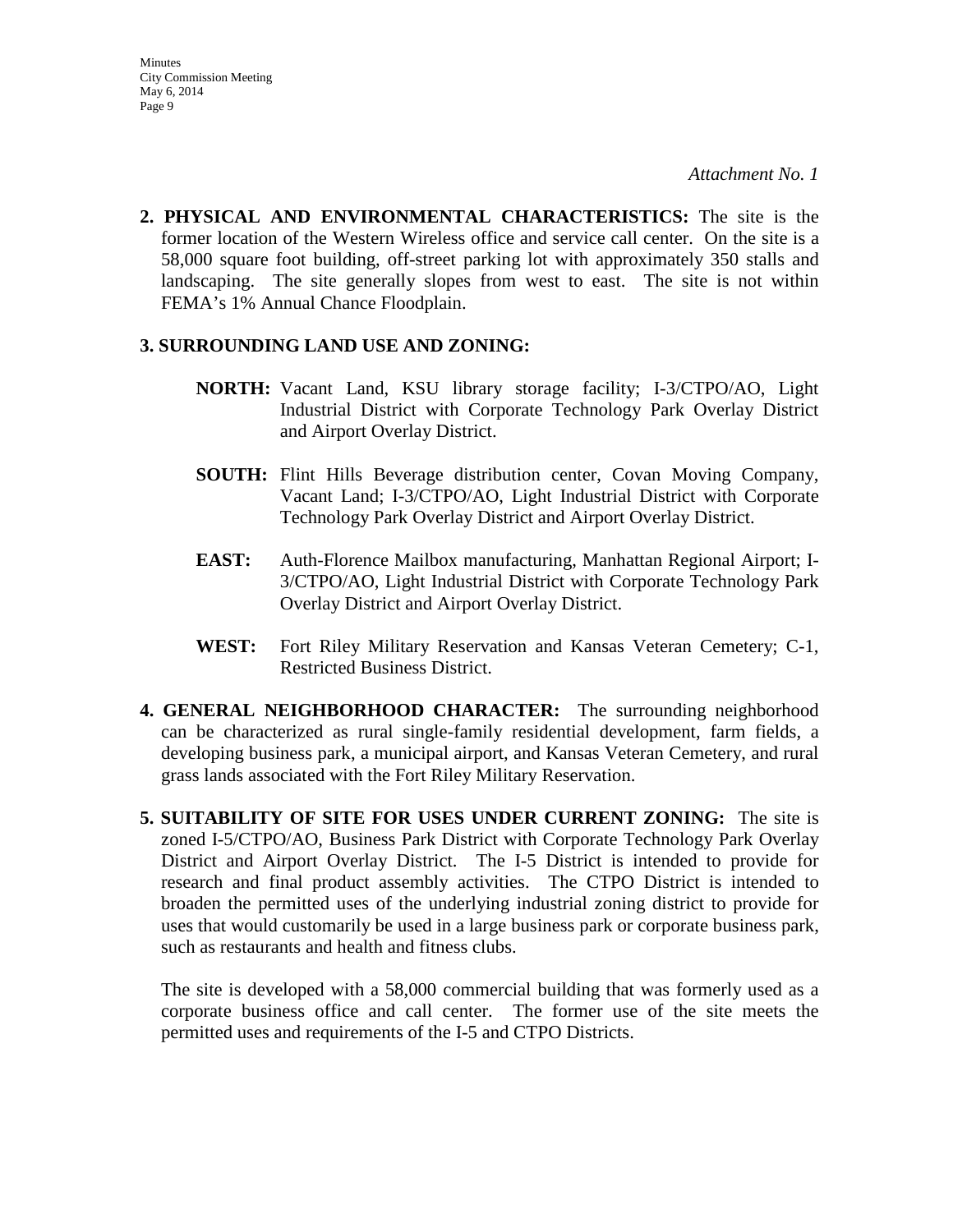**Minutes** City Commission Meeting May 6, 2014 Page 10

> The AO, Airport Overlay District is intended to promote the use and development of land that is compatible with the continued operation of the Manhattan Regional Airport. The existing development on the site conforms to the requirements of the AO District.

> The application is proposing to convert the use of the site from a corporate headquarters to "regional craft brewery." This type of manufacturing use is not permitted in the I-5 District and is necessitating the rezoning request to I-3 District.

**6. COMPATIBILITY OF PROPOSED DISTRICT WITH NEARBY PROPERTIES AND EXTENT TO WHICH IT MAY HAVE DETRIMENTAL AFFECTS:** The application documents state that the new use of the site will be a regional craft brewery that will employee up to 50 people, host tours to view the brewing process and will have receiving and shipping trips utilizing various trucks. The application materials also state that only minor modifications to the existing building will be made, to include the construction of a loading dock and installation of grain silo for storage of raw materials.

The proposed rezoning from I-5 District to I-3 District might increase the amount of traffic, light and noise. However, the increase should have a minimal adverse impact on nearby properties. The majority of the lots within the Corporate Technology Park are currently undeveloped. The properties surrounding the site on Corporate Drive are zoned I-3/CTPO/AO District. The uses in this district include a moving company, a printing business, a manufacturing business and a beverage disruption center. These uses are similar to what is being proposed on the site that is necessitating the rezoning. The regional craft brewery should not increase the amount of traffic or noise above what is occurring on the surrounding properties. The total amount of daily traffic for employees, shipping and visitors for the brewery will most likely not exceed the traffic generated by the former call center.

A restrictive covenant was also created by the City for the Corporate Technology Park to further regulate the uses, building appearance and landscaping. This covenant will provide additional assurance that the proposed rezoning and use will not be adversely affect surrounding properties. The rezoning necessitates that the covenant be amended so that the lot can be used under the I-3 District designation to reflect the land use change to the site.

No adverse impacts are anticipated on the on properties in the vicinity that are outside of the Corporate Technology Park. The site is an interior lot in the Technology Park. Properties to the west of the Corporate Technology Park consist of range land associated with Fort Riley Military Reservation and the Veteran's Cemetery. There are single family homes to the south of the Corporate Technology Park. The largest impact to these properties will be from traffic. As previously described, the level of traffic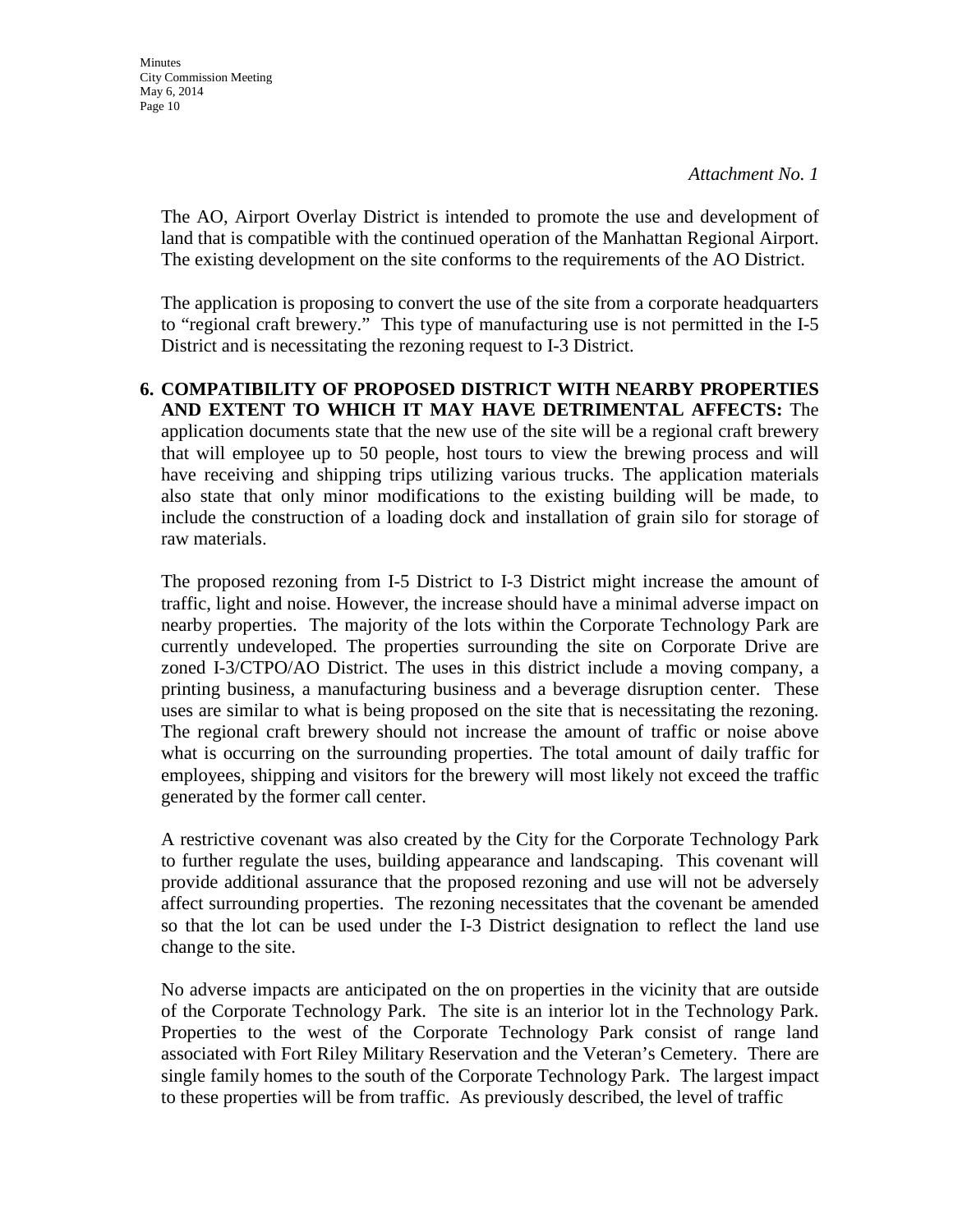generated by the brewery should be less than what was generated by the previous use on the site and will be similar to that of the existing businesses in the surrounding I-3 District.

Impacts to the Manhattan Regional Airport should be minimal as the AO District is intended to limit any adverse impacts on the function of the airport by regulating the types of uses and heights of structures that would decrease the functionality of the airport.

As part of the application process, the applicant held a neighborhood meeting on November 18, 2013. According to the meeting report, no one attended the meeting other than the applicant's representatives.

Considering these factors, the proposed rezoning is compatible with surrounding properties and should have minimal adverse impacts on these properties.

**7. CONFORMANCE WITH COMPREHENSIVE PLAN:** The site is shown on the Southwest Future Land Use Plan map of the Comprehensive Plan as Office-Research Park (OFF/RP). Policies from the Comprehensive Plan are noted in italics.

# OR 1: Characteristics

*The Office/Research Park land use designation is intended to provide concentrated areas of high quality employment facilities, such as corporate office headquarters, research and development, and educational facilities in a planned, "campus-like" setting. Office/Research Park developments may be incorporated into a master planned neighborhood, or located in close proximity to residential areas. Activities within an employment area typically take place indoors, and outdoor storage or other more industrial types of uses are typically not permitted. Some specialized research parks may include limited prototype production, such as in the K-State Research Park. This category may also include smaller office complexes consisting of a single building or several buildings that are not located within a typical office park setting. These smaller office complexes shall meet the intent of the policies within this section, to the extent that they apply (i.e., Policy OR5 will not apply to single-building facilities). The Poyntz Avenue Corridor, located between 17th Street and Juliette Avenue, is another designated office district with some unique characteristics and issues that are addressed more specifically in the adopted Poyntz Avenue Corridor District Plan.* 

# OR 2: Location

*Office/Research Park facilities should have direct access to existing or planned arterial and collector streets and should not rely on local or residential streets for access.*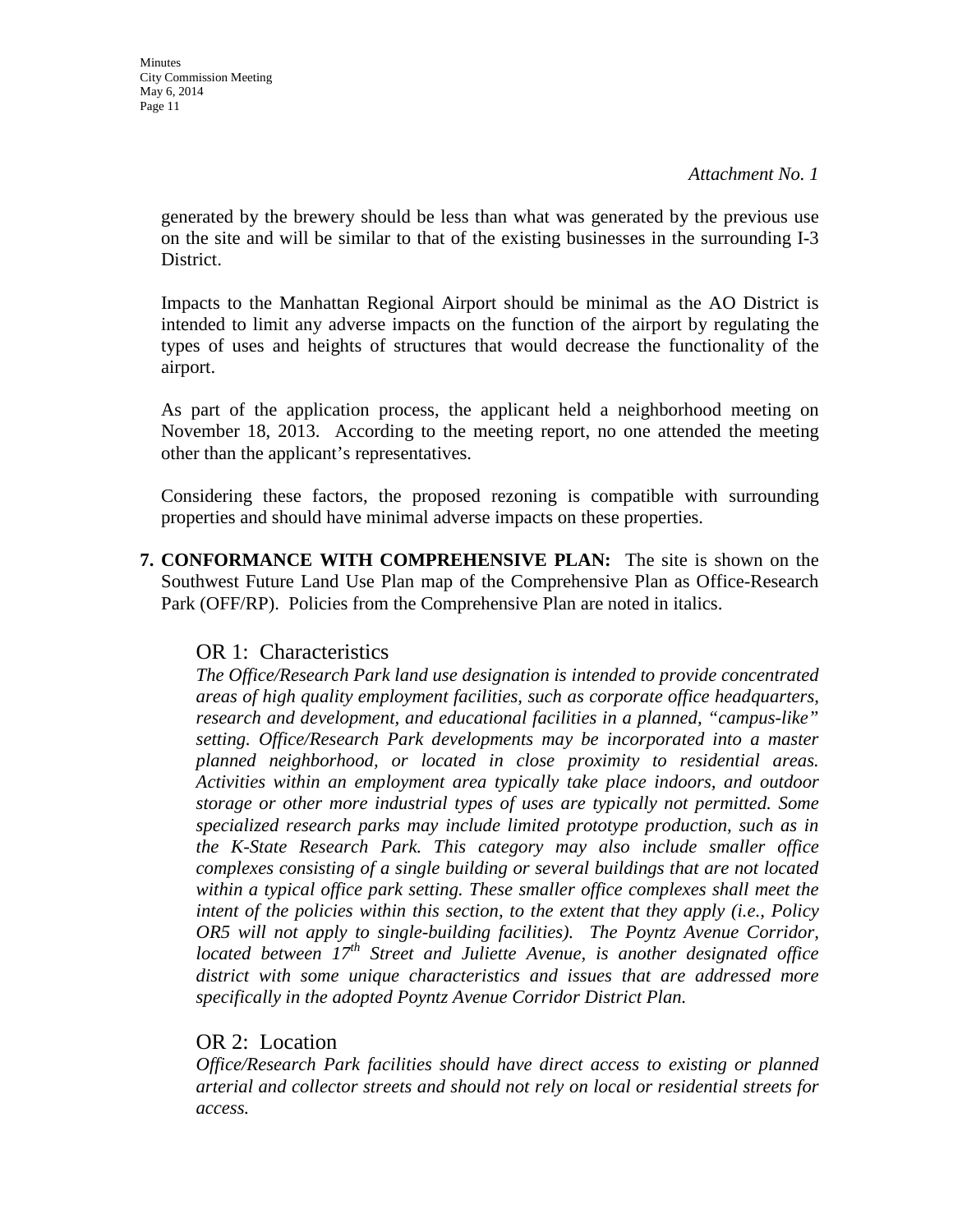# OR 3: Site Layout and Design

*Office/Research Park developments should be organized in a planned, "campus*like" setting that is heavily landscaped. Each development will vary based on site *configuration and topographical or other constraints; however, in a "campuslike" setting, buildings should typically be arranged to form outdoor gathering spaces*

# OR 5: Unified Architectural Character

*Buildings within an Office/Research Park setting should have a unified architectural character achieved through the use of similar elements, such as rooflines, materials, colors, signage, landscaping and screening and other architectural and site layout details.* 

# OR 6: Common Areas

*Plazas and other common outdoor gathering spaces should be provided as part of the "campus" environment. Each development will vary based on site configuration and topographical or other constraints; however, in a "campuslike" setting, buildings should typically be arranged to form outdoor gathering spaces, such as quads, courtyards, patios, or seating areas for employees and visitors.* 

# OR 7: Circulation and Access

*Building entrances, outdoor gathering spaces, and parking areas shall be linked with clear, direct pedestrian walkways.* 

# OR 8: Outdoor Storage

*The functions of an Office/Research Park facility should generally be completely contained within buildings. Accessory outdoor storage facilities typically should be of a limited nature and completely screened.* 

# **8. ZONING HISTORY AND LENGTH OF TIME VACANT AS ZONED:**

January 4, 1999: MUAPB approved Land Use Plan Amendment

| January 19, 1999: City Commission approved 1st reading ordinance to amend Land<br>Use Plan   |
|----------------------------------------------------------------------------------------------|
| February 1, 1999: MUAPB recommended approval of annexation                                   |
| February 2, 1999: City Commission approved $2nd$ reading ordinance to amend Land<br>Use Plan |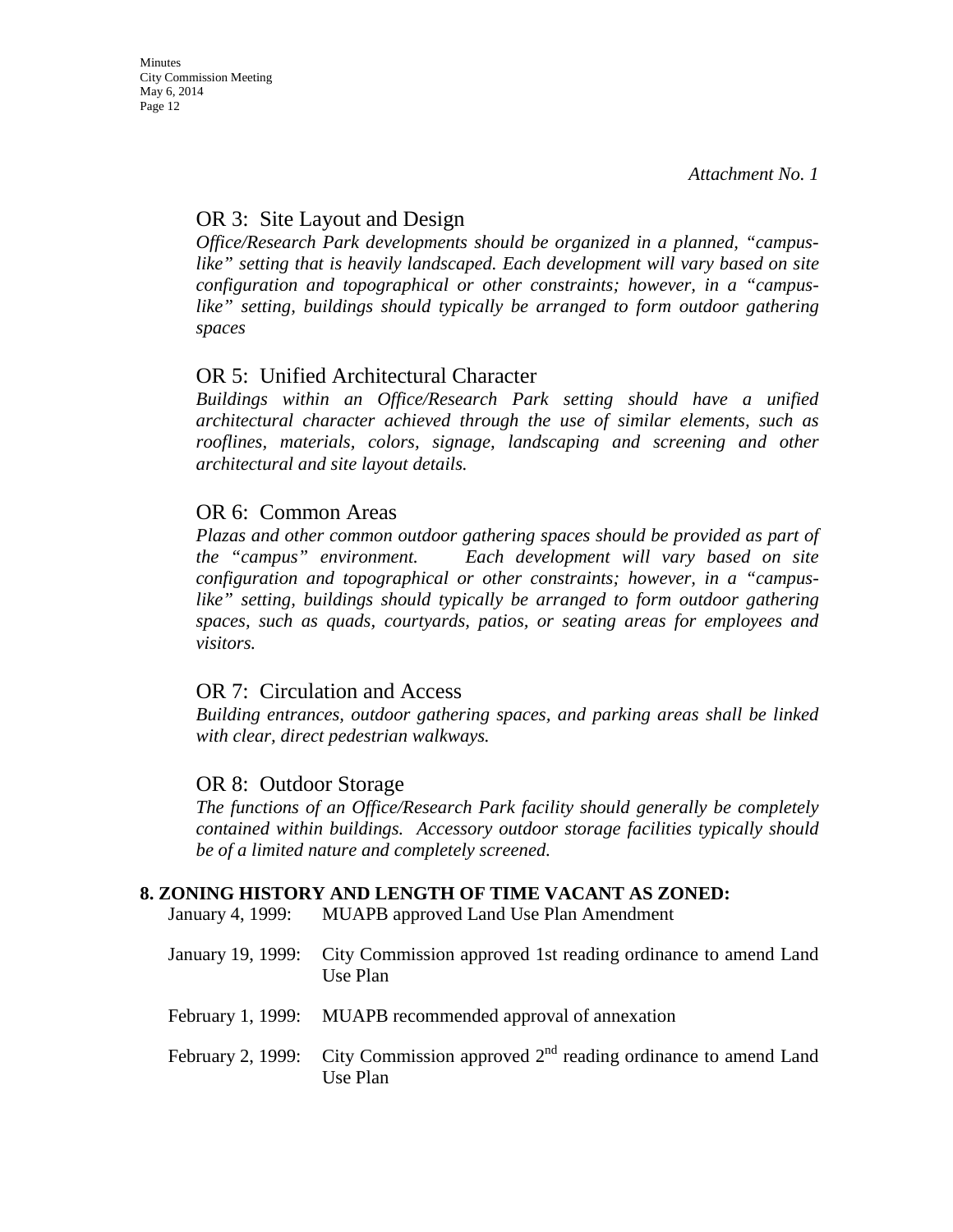|                 | February 16, 1999: City Commission adopted Resolution asking consent from Riley<br>Co., as owner, to annex South airport Road $\&$ to make certain<br>findings on annexing business park/airport.                                                                          |
|-----------------|----------------------------------------------------------------------------------------------------------------------------------------------------------------------------------------------------------------------------------------------------------------------------|
| March 22, 1999: | Riley Co. Commission makes findings and adopts Resolution to<br>annex                                                                                                                                                                                                      |
| April 6, 1999:  | City Commission approved 1st reading annexation                                                                                                                                                                                                                            |
| May 3, 1999:    | MUAPB recommended approval of rezoning Tracts II and III, and<br>approved Preliminary Plat Corp. Tech Park, Unit 3, Lots 6-9, and<br>11-29                                                                                                                                 |
| May 17, 1999:   | MUAPB considers Final Plat Corp. Tech Park, Unit 3                                                                                                                                                                                                                         |
| May 18, 1999:   | City Commission considers 1st reading rezoning of the southern<br>2/3rds of the Technology Park, and acceptance of easements and<br>r-o-w's on Final Plat of Unit 3.                                                                                                       |
| May 19, 1999:   | City Commission approves 2nd reading annexation $\&$ rezoning of<br>the southern 2/3rds of the Technology Park, and acceptance of<br>easements and r-o-w's on Final Plat of Unit 3.                                                                                        |
| June 7, 1999:   | Manhattan Urban Area Planning Board recommends rezoning the<br>northern portion of the Technology Park : MCTP, Unit 1; Lot 4,<br>MCTP, Unit 2; and proposed Lot 10 MCTP, Unit 4, to I-5/AO,<br>and approves the concurrent Preliminary and Final Plats of<br>MCTP, Unit 4. |
| July 6, 1999:   | City Commission approves first reading of rezoning of the<br>northern portion of the Technology Park, to I-5/AO.                                                                                                                                                           |
| July 20, 1999:  | City Commission considers second reading to annex and rezone<br>the northern portion of the Technology Park.                                                                                                                                                               |
| May 2, 2005:    | MUAPB recommends approval of rezoning to add the Corporate<br>Technology Park Overlay District.                                                                                                                                                                            |
| June 7, 2005:   | City Commission approves first reading of an ordinance rezoning the<br>Corporate Technology Park to add the CTPO District, and amends<br>the Covenants, Conditions and Restrictions.                                                                                       |
| June 21, 2005:  | City Commission approves Ordinance No. 6480 rezoning to add<br>the CTPO District.                                                                                                                                                                                          |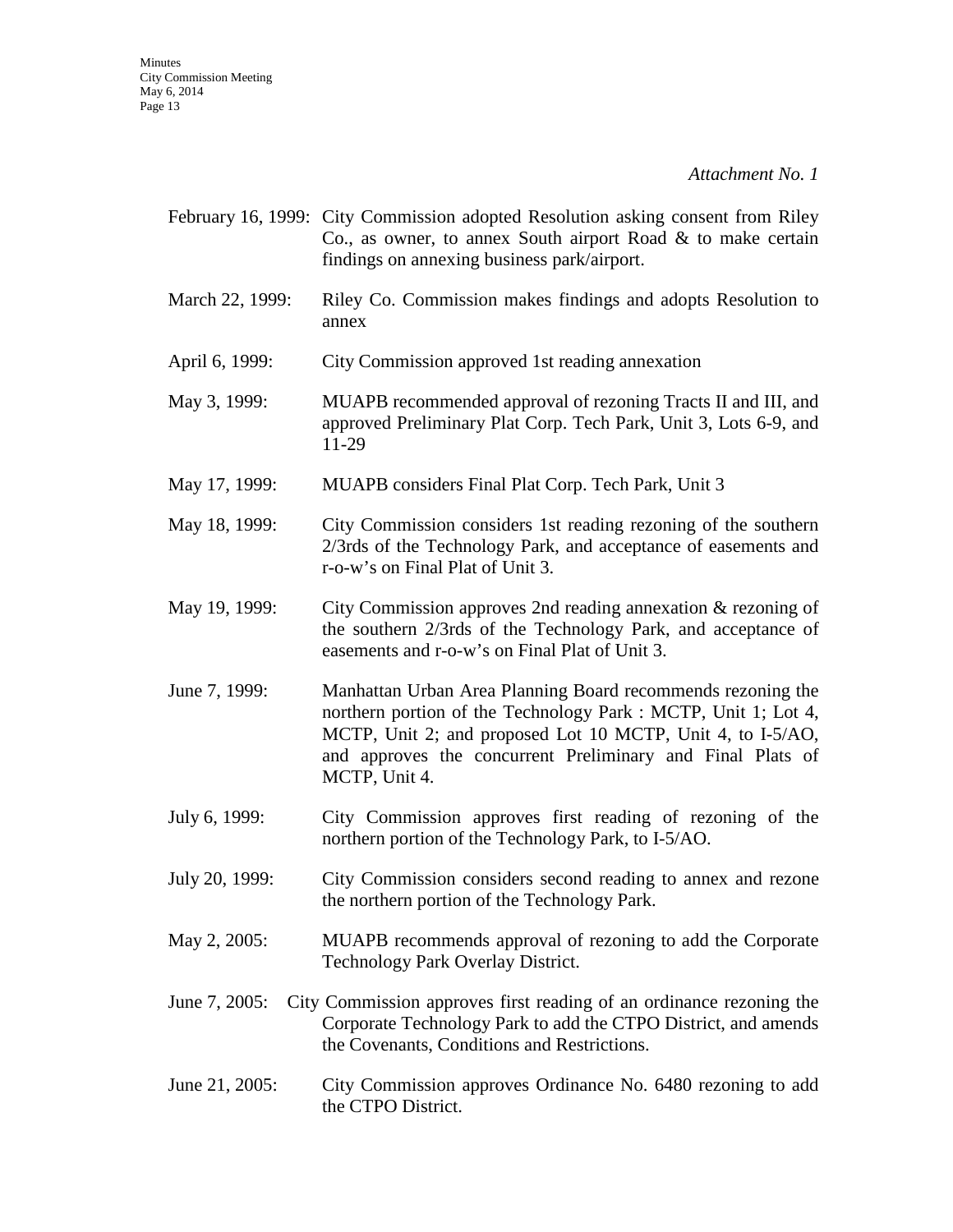### **9. CONSISTENCY WITH INTENT AND PURPOSE OF THE ZONING ORDINANCE:**

The intent and purpose of the Zoning Regulations is to protect the public health, safety, and general welfare; regulate the use of land and buildings within zoning districts to assure compatibility; and to protect property values. The I-3 District is designed to allow manufacturing, processing, assembly, and nonretail service activities (*regulations attached)*. The proposed rezoning of the site will expand the existing I-3 District in the area. As previously stated, the proposed rezoning should not be detrimental to the surrounding area and will be consistent with the intent and purpose of the Manhattan Zoning Ordinance.

- **10. RELATIVE GAIN TO THE PUBLIC HEALTH, SAFETY AND WELFARE THAT DENIAL OF THE REQUEST WOULD ACCOMPLISH, COMPARED WITH THE HARDSHIP IMPOSED UPON THE APPLICANT:** There appears to be no adverse impact on the public health, safety and welfare that the rezoning will create. The proposed rezoning is identical to surrounding properties along Corporate Drive. The proposed use, which necessitates the rezoning request, is also similar in nature to the surrounding uses. It may be a hardship on the applicant if the rezoning is denied as no adverse affect on the public is anticipated.
- **11. ADEQUACY OF PUBLIC FACILITIES AND SERVICES:** Public utilities currently service the site. These utilities are adequate to serve the proposed use, as well as other permitted uses of the I-3/CTPO/AO Districts.

# **12. OTHER APPLICABLE FACTORS:** None

**13. STAFF COMMENTS:** City Administration recommends approval of the proposed rezoning of Lot 28, Manhattan Corporate Park, Unit 3, from I-5/CTPO/AO, Business Park District with Corporate Technology Park Overlay District and Airport Overlay District, to I-3/CTPO/AO, Light Industrial District with Corporate Technology Park Overlay District and Airport Overlay District, based on the findings in the Staff Report.

# **ALTERNATIVES:**

- 1. Recommend approval of the proposed rezoning Lot 28, Manhattan Corporate Park, Unit 3, from I-5/CTPO/AO, Business Park District with Corporate Technology Park Overlay District and Airport Overlay District, to I-3/CTPO/AO, Light Industrial District with Corporate Technology Park Overlay District and Airport Overlay District, based on the findings in the Staff Report.
- 2. Recommend denial of the proposed rezoning, stating the specific reasons for denial.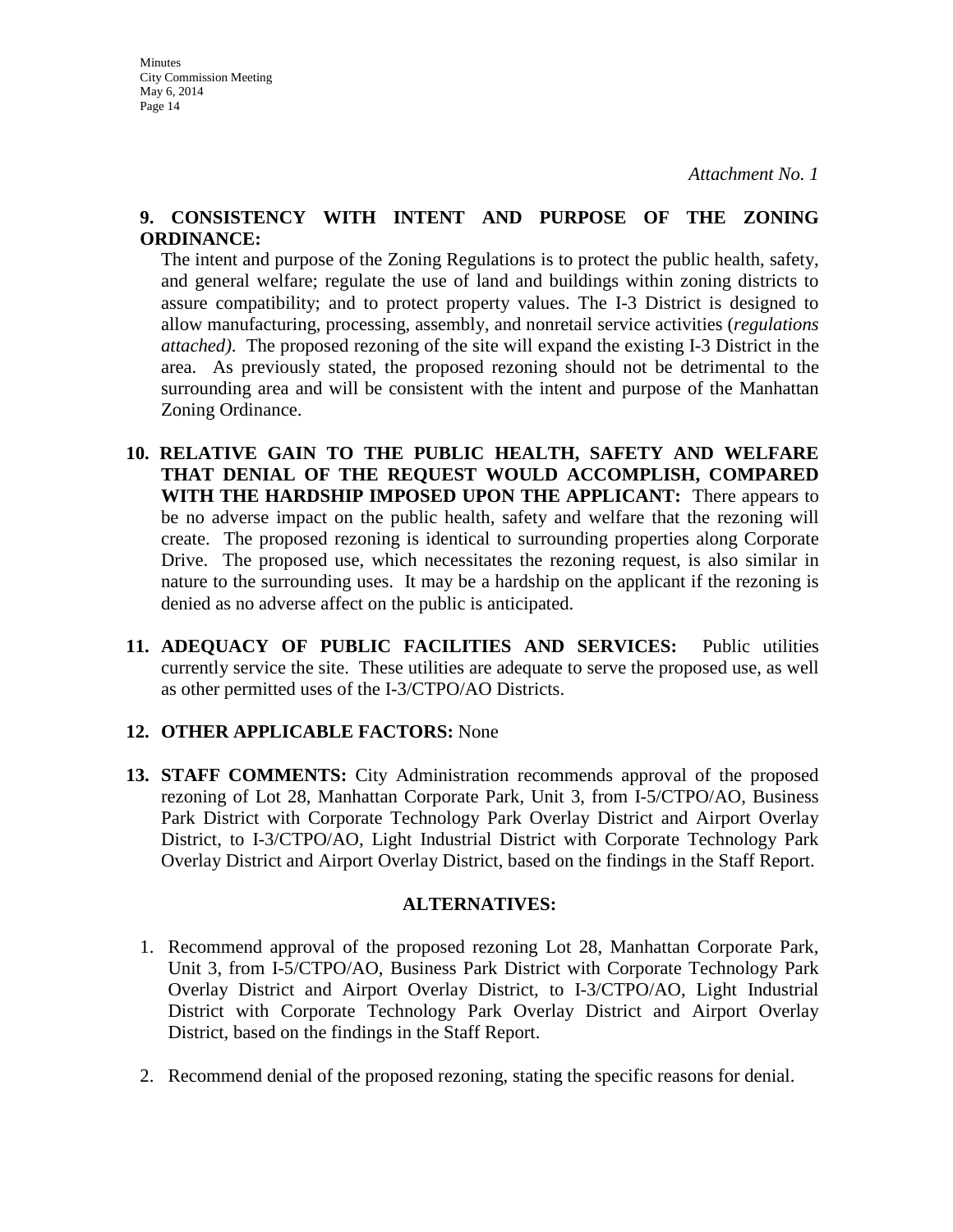3. Table the proposed rezoning to a specific date, for specifically stated reasons.

# **POSSIBLE MOTION:**

The Manhattan Urban Area Planning Board recommends approval of the proposed rezoning of Lot 28, Manhattan Corporate Park, Unit 3, from I-5/CTPO/AO, Business Park District with Corporate Technology Park Overlay District and Airport Overlay District, to I-3/CTPO/AO, Light Industrial District with Corporate Technology Park Overlay District and Airport Overlay District, based on the findings in the Staff Report.

**PREPARED BY:** Chad Bunger, AICP, CFM, Senior Planner

**DATE:** February 20, 2014

CB/vr 14019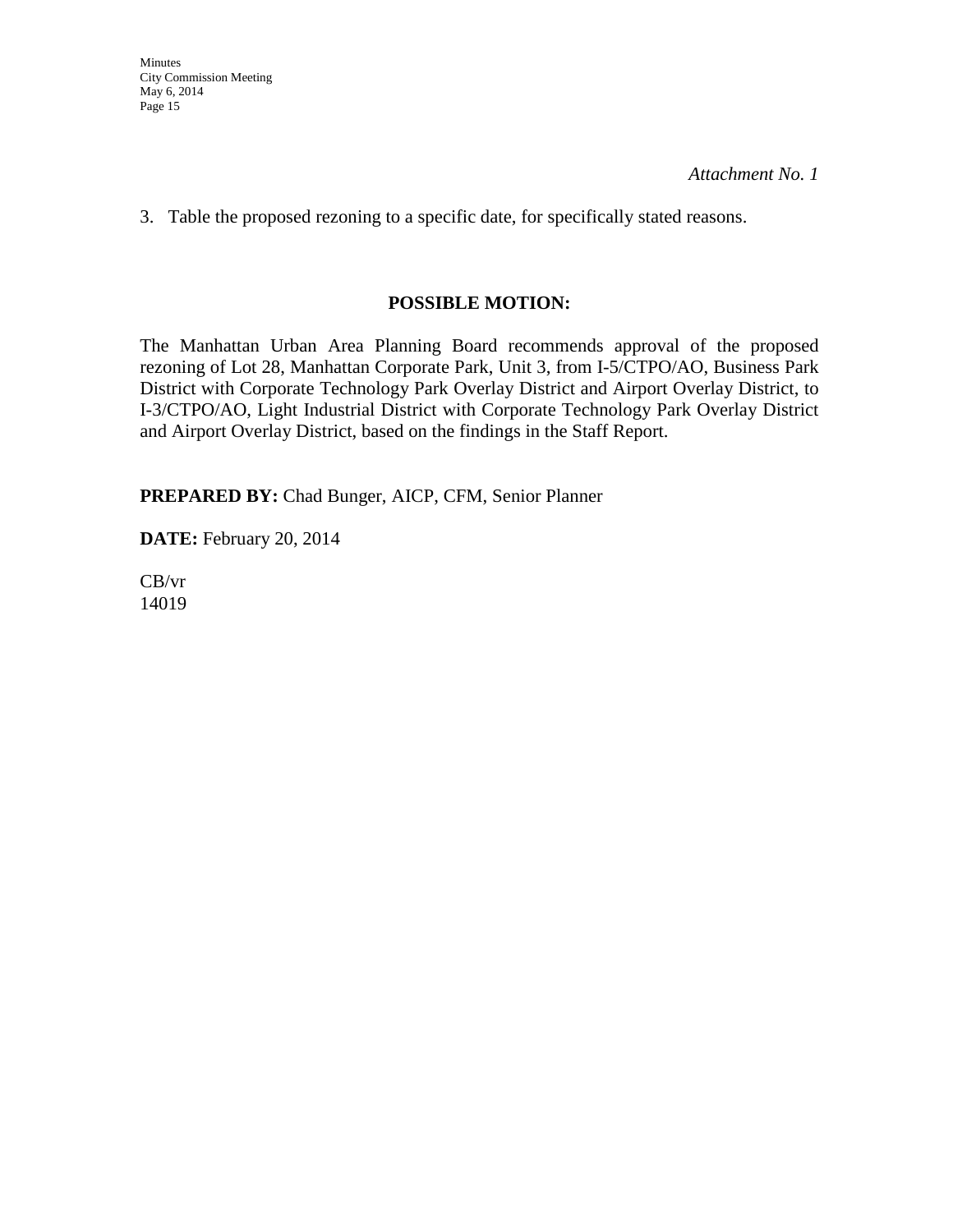### **STAFF REPORT**

**AN AMENDMENT OF ORDINANCE NO. 6282 AND THE APPROVED PRELIMINARY DEVELOPMENT PLAN OF LOT 4, SETH CHILD COMMONS PUD, COMMERCIAL PLANNED UNIT DEVELOPMENT, PROPOSED REZONING OF THE 5,208 SQUARE FOOT (.12 ACRE) TRACT OF LAND, AND THE FINAL DEVELOPMENT PLAN FOR PROPOSED LOT 1, SETH CHILD COMMONS PUD, UNIT THREE.**

# **BACKGROUND**

**APPLICANT/OWNER:** *The Manhattan Project, LLC - Bo Conrad*

#### **ADDRESS:** 598 North Winnebago Drive, Lake Winnebago, Missouri

**LOCATION:** Lot 4, Seth Child Commons and a tract associated with 225 and 227 Southwind Place (vacated Shuss Road right-of-way)

### **AREA:** Total area: 92,292 square feet (2.12 acres)

- Lot 4, Seth Child Commons PUD: 87,084 square feet (2.00 acres)
- Vacated Shuss Road to be combined to site: 5,208 square feet (.12 acres)

### **DATE OF PUBLIC NOTICE PUBLICATION:** March 17, 2014

### **DATE OF PUBLIC HEARING: PLANNING BOARD:** April 7, 2014 **CITY COMMISSION:** May 6, 2014

# **EXISTING PUD**

#### **Ordinance**

The Seth Child Commons Commercial Planned Unit Development was established by Ordinance No. 6282, dated August 6, 2002 (*attached*).

### **Permitted Use, Preliminary and Final Development Plan**

Ordinance No. 6282 established the permitted uses for the Seth Child Commons PUD as all permitted and conditional uses listed in the C-2, Neighborhood Shopping District.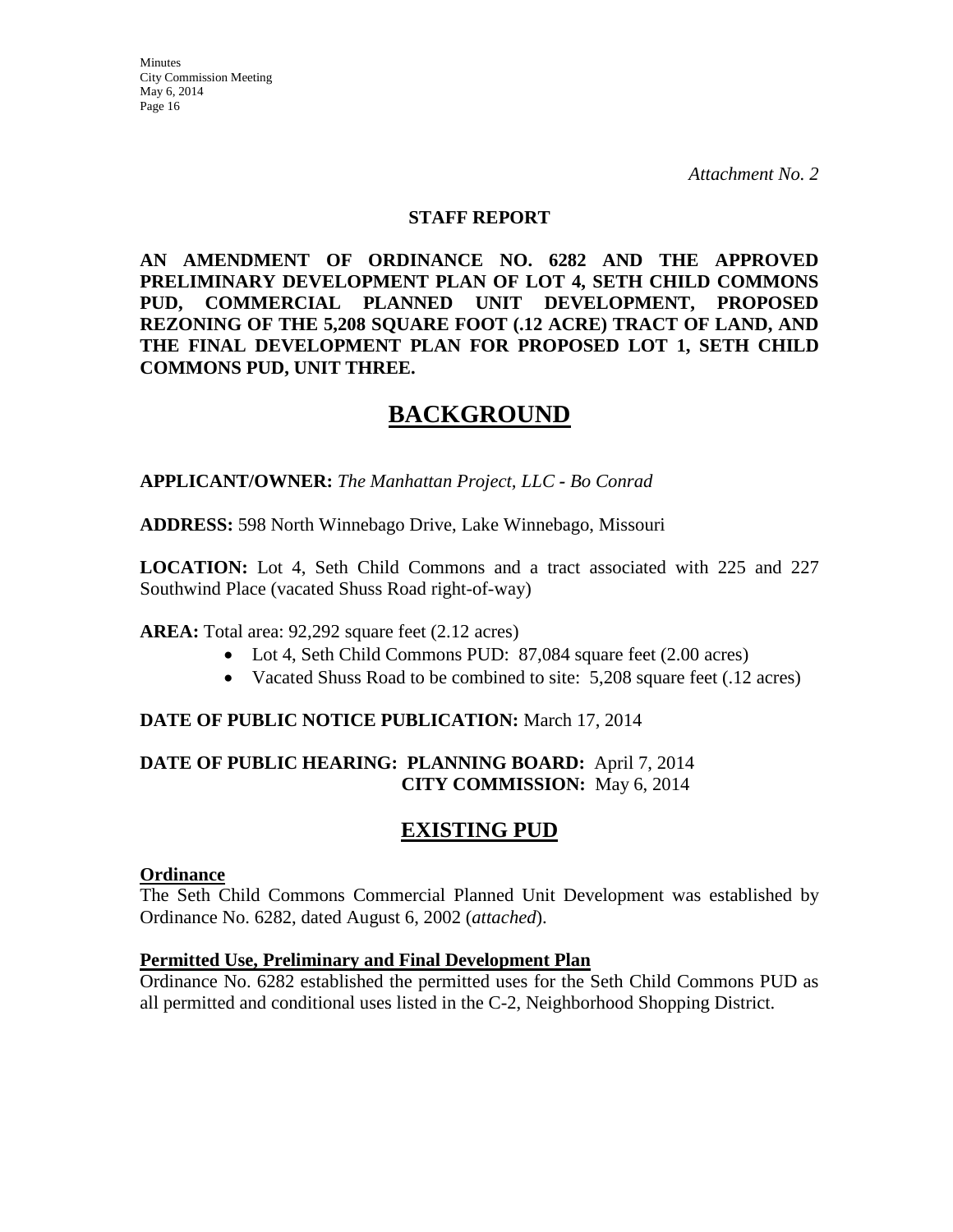*Attachment No. 2*

The Preliminary Development Plan showed the northern building on Lot 4, Seth Child Commons as an approximate 5,000 square foot dine-in restaurant. The southern building was approved to be a 7,750 square foot retail building. A parking lot servicing both buildings was approved by the Preliminary Development Plan. The Final Development Plan, approved March 15, 2004, largely implemented the development plan for the site, which created the roughly 4,500 square foot Panera restaurant.

# **PROPOSED AMENDMENT**

The applicant has proposed to acquire a thirty (30) foot by approximately one-hundred and seventy (170) foot (5,208 square feet) portion of the neighboring properties to the north to establish a drive-in pickup window for the Panera restaurant. The land to be acquired is a portion of the vacated Shuss Road right-of-way and is zoned R, Single-Family Residential District. The applicant has applied to rezone this area to become part of the Seth Child Commons PUD and proposed a Final Plat to make it a part of the existing Lot 4, which will become Lot 1, Seth Child Commons, Unit Three *(See separate memorandum).* 

### **Proposed Use and Buildings**

The proposed use on the expanded lot is the Panera drive-in restaurant. To accomplish this change in use, a 13.5 foot wide driving aisle will be constructed along the east and north sides of the building. A 350 square foot addition to the west of the existing building is proposed to accommodate the drive-in window and kitchen equipment. The actual drive-in window will face to the north. The building addition will use identical exterior materials and colors and will match the height of the existing building.

The site layout will be re-organized to provide for the drive-in. Four (4) parking spaces at the northeast corner of the parking lot are being relocated to the northwest corner of the parking lot. In total, there will be no loss in the number of parking spaces on the site.

On the southern portion of the site is an existing multi-tenant commercial building. No changes are proposed for this building.

# **Proposed Sign:**

No new signs are proposed on the building. An existing monument sign for the Panera restaurant is located generally where the driving aisle will be located. The applicant has proposed to relocate the sign to a landscape island at the entrance of the diving aisle. Pavement markings in the parking lot will direct customers to the drive-in. Signage devoted to the drive-in, including menu boards and traffic directional signs, will be installed.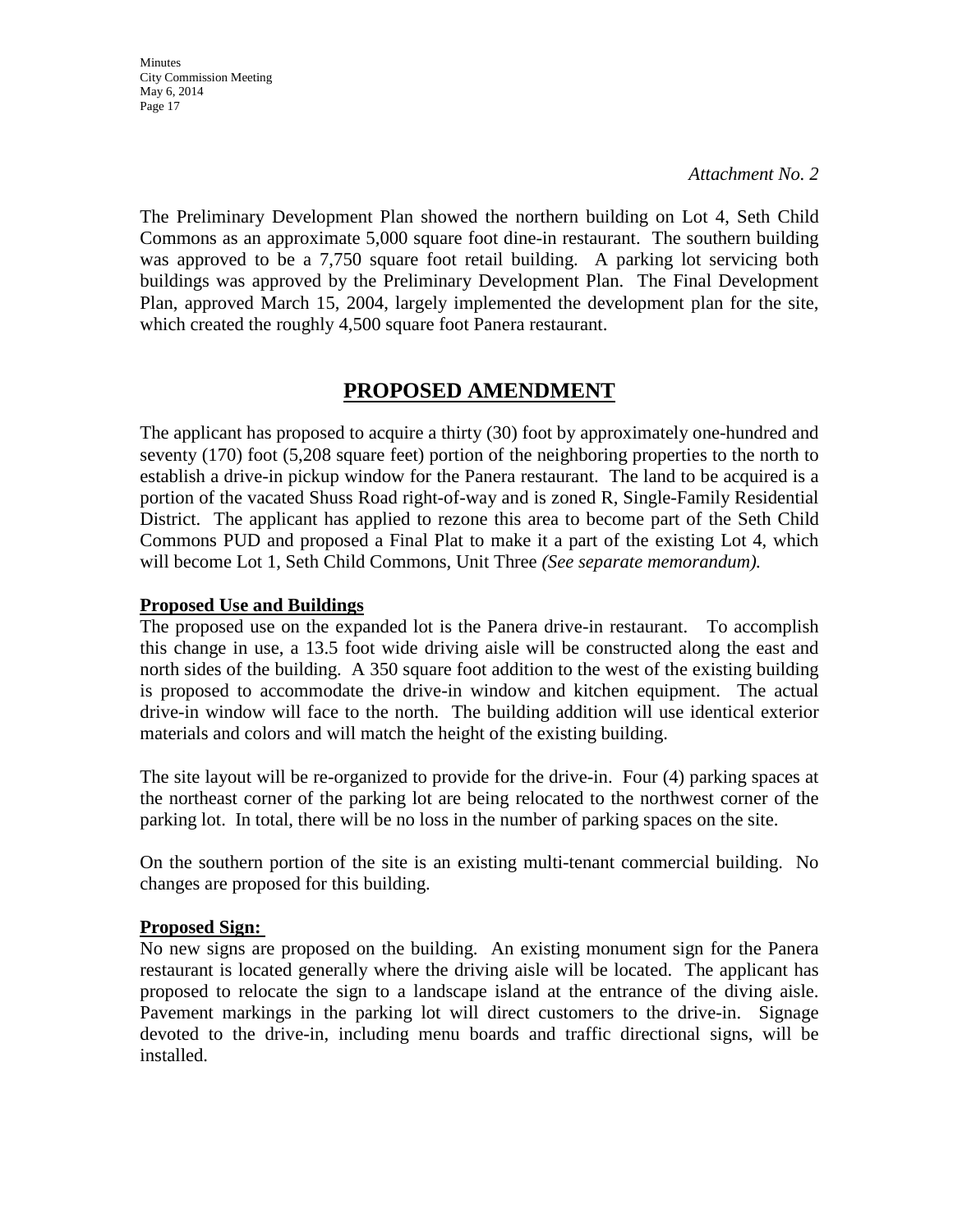The Sign Regulations were updated in 2009 to address political signs. City Administration has proposed a condition to reflect the 2009 revisions of the Sign Regulations. The condition shall read:

Except as noted, signs shall be provided as proposed in the application documents, and shall allow for exempt signage described Article VI, Section 6-104  $(A)(1),(2),(4),(5)$ , and  $(7)$ ; and, Section 6-104  $(B)(2)$  and B(5), of the Manhattan Zoning Regulations (*attached*).

### **Proposed Lighting:**

There are existing light poles throughout the parking lot, which will not change. Exterior lights on the building consist of decorative wall lights and wall packs that are shielded and directed downward. A note on the Final Development Plan states: "Existing Site Lighting shall be moved to the exterior of the new addition. If any new lighting is required it will be similar if not an exact copy of the existing lighting."

# **MATTERS TO BE CONSIDERED WHEN AMENDING A PLANNED UNIT DEVELOPMENT**

**1. WHETHER THE PROPOSED AMENDMENT IS CONSISTENT WITH THE INTENT AND PURPOSE OF THE APPROVED PUD, AND WILL PROMOTE THE EFFICIENT DEVELOPMENT AND PRESERVATION OF THE ENTIRE PUD:** The proposed amendment is consistent with the intent and purpose of the approved Planned Unit Development. The permitted uses of the PUD consist of all permitted and conditional uses of the C-2, Neighborhood Shopping District, which includes drive-in establishments associated with permitted or other conditional uses. The PUD is required to be amended to include the 5,208 square feet of land currently zoned R, Single-Family Residential District, which is to be rezoned to PUD and become part of the site. The Preliminary Development Plan is to be amended to include the new driving lane and building addition. The amendment is in the form of a Final Development Plan.

**2. WHETHER THE PROPOSED AMENDMENT IS MADE NECESSARY BECAUSE OF CHANGED OR CHANGING CONDITIONS IN OR AROUND THE PUD, AND THE NATURE OF SUCH CONDITIONS:** The PUD Amendment is made necessary because of the change to the use of the restaurant and the need to acquire adjacent land to the north for the proposing driving aisle for the drive-in window. The proposed amendment is to Ordinance No. 6282 establishing the PUD and to the Seth Child Commons Preliminary Development Plan. The amendment is in the form of a Final Development Plan.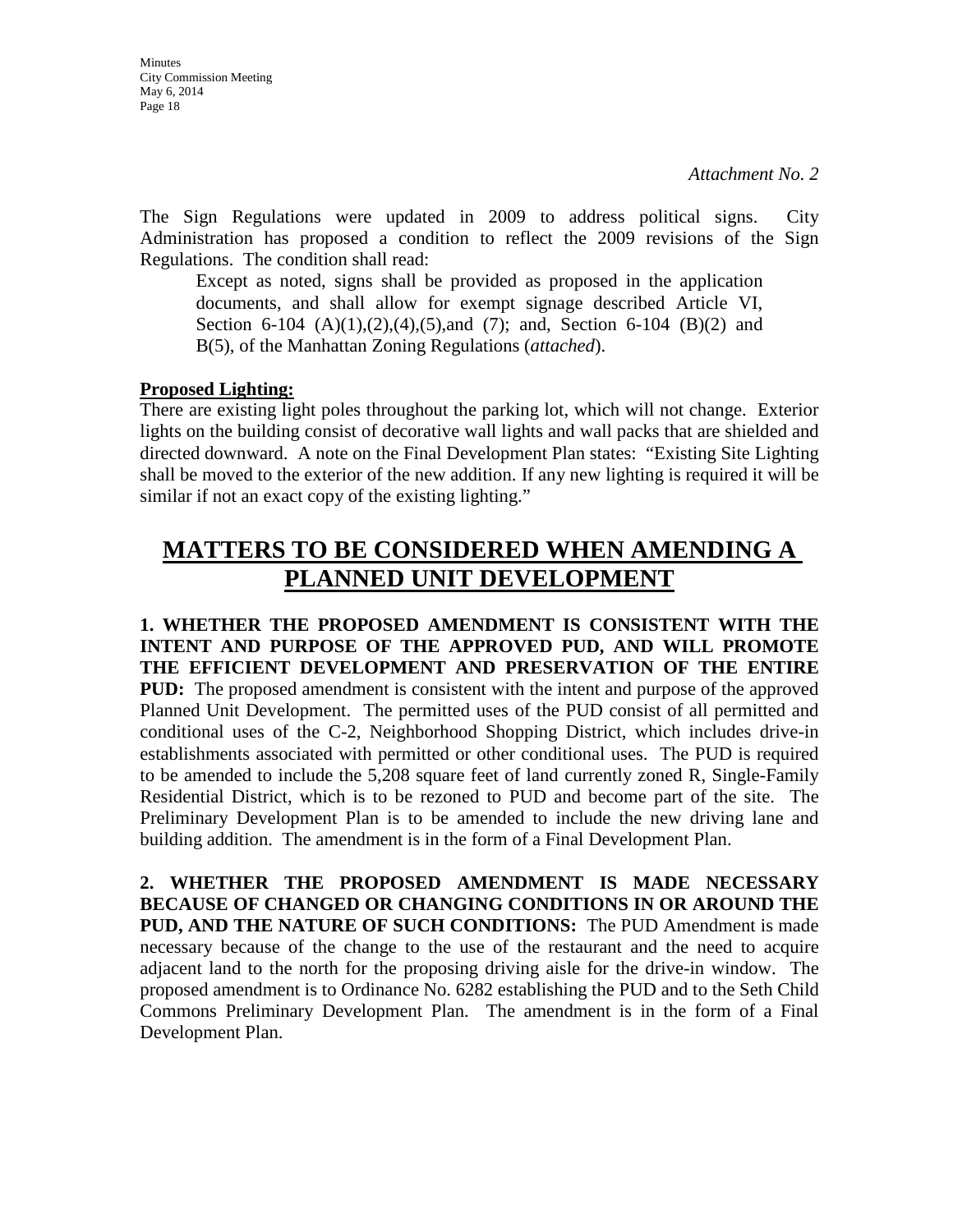*Attachment No. 2*

**3. WHETHER THE PROPOSED AMENDMENT WILL RESULT IN A RELATIVE GAIN TO THE PUBLIC HEALTH, SAFETY, CONVENIENCE OR GENERAL WELFARE, AND IS NOT GRANTED SOLELY TO CONFER A SPECIAL BENEFIT UPON ANY PERSON.** The proposed amendment will result in a relative gain to the public health, safety, convenience or general welfare by providing additional dining options in the commercial center. The proposed drive-in has been reviewed by the Engineering and Utility Divisions of the Public Works Department, as well as the Fire Department. They have determined that the layout of the site will not adversely impact the general public. No loss of parking will result and no special benefit is conferred by the proposed amendment, as the public at large will benefit from the additional commercial options in the commercial development.

# **ADDITIONAL MATTERS TO BE CONSIDERED WHEN AMENDING A PLANNED UNIT DEVELOPMENT**

**1. LANDSCAPING:** Landscaping on the site is largely in place and established. The Final Development Plan shows new landscaping proposed along the new driving aisle for the drive-in window and along the foundation of the existing building. The landscape materials proposed includes evergreen trees, ornamental trees, shrubs and ornamental grasses. Underground irrigation is proposed to maintain the landscaping.

**2. SCREENING:** A six (6) foot tall masonry enclosure surrounds the trash dumpster to the west of the building. A note on the Final Development Plan states that this enclosure will not change.

**3. DRAINAGE:** Stormwater runoff is currently collected by area inlets in the off-street parking lot and adjacent streets and directed towards a large storm sewer line, which discharges the stormwater into the open ditch to the east of the site along Seth Child Road (Highway K-113). Area inlets and storm sewer will collect stormwater in the new driving aisle and route it to the existing storm sewer line. A concrete lined drainage flume is proposed to the north of the new driving aisle to direct stormwater runoff from properties to the west and north of Shuss Road. This drainage flume leads to the open ditch along the highway to the east of the site.

The site is outside of any mapped floodplains, as shown on the current or preliminary FIRM panel C0361.

# **4. CIRCULATION:**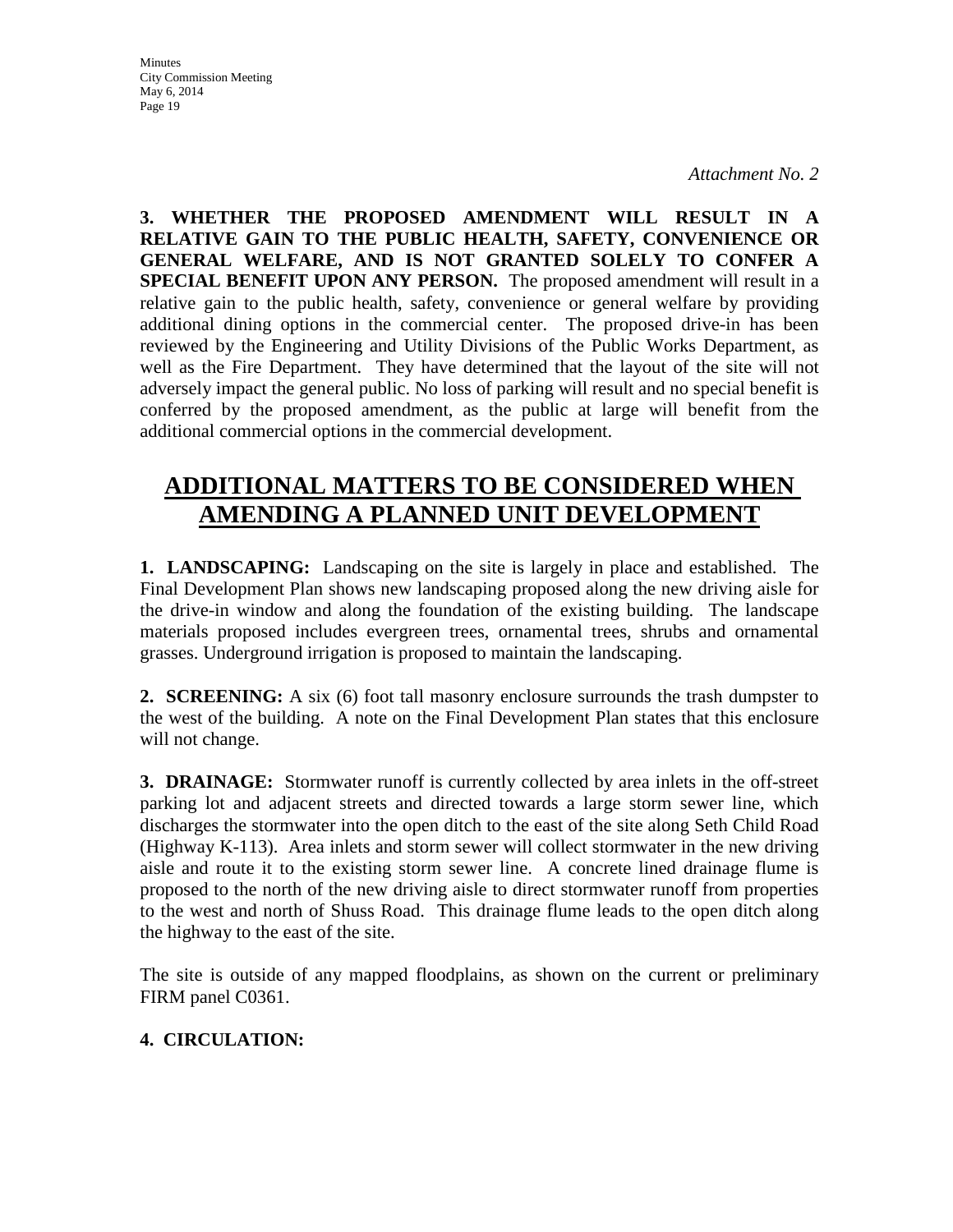*Attachment No. 2*

Public Access. The site currently gains vehicular access from one (1) curb cut on Southwind Place. No access is platted along the Seth Child Frontage Road and Seth Child Road (Highway K-113). The proposed Final Development Plan shows the new driving aisle for the drive-in window following the typical counter-clockwise circulation pattern, beginning to the south east of the existing building, traveling north along the east side and then west along the north side of the existing building, where the drive-in window will be located. The driving aisle will have enough space to have twelve (12) vehicles in line for the drive-in window. The driving aisle will then exit the site at the intersection of Southwind Place and Shuss Road. This is the preferred location for the exit of the driving aisle as identified by the Engineering Division of the Public Works Department.

Sidewalks are currently located on both sides of Southwind Place. Sidewalks are in place that takes pedestrian traffic from Southwind Place to the two (2) existing buildings.

A pedestrian easement is being proposed to the north of the driving aisle to provide for future pedestrian connection from the commercial center to sidewalks and trails planned in the future along Seth Child Road (Highway K-113).

Traffic. Schwab-Easton, P.A. conducted a traffic analysis for the proposed drive-in addition to the existing Panera restaurant. The traffic analysis found that there would be six (6) new trips in the A.M. peak hour and fifteen (15) new trips in the P.M. peak hour. The traffic analysis also reviewed a similar Panera restaurant site with a drive-in in St. Louis, Missouri to show the average service time. The St. Louis location showed that during the A.M. peak hour twenty-one (21) vehicles per hour used the drive-in window. During the P.M. peak hour, four (14) vehicles per hour used the drive-in window. The St. Louis findings could not determine how many of these trips would have existed without the drive-in window. The traffic analysis concludes that the primary analysis represents the traffic increase created by the new drive-in window at the Seth Child Road Panera location.

The traffic analysis recommended specific traffic control signage at the intersection of the drive-in window lane, Southwind Place and Shuss Road. These signs are shown on the Final Development Plan (*see traffic analysis).*

Peter Clark, Traffic Engineer for the City, has reviewed the traffic analysis and agreed with its findings (*see attached memo).*

Off-Street Parking. Ninety-seven (97) stalls are currently provided in the off-street parking lot on the site. The proposed Final Development Plan re-organizes the off-street parking lot to provide for the drive-in. Four (4) spaces on the east side of the lot will be re-located to the west side of the lot. These four (4) spaces, along with three (3) additional spaces are being reconfigured to form an arc at the northwest corner of the parking lot.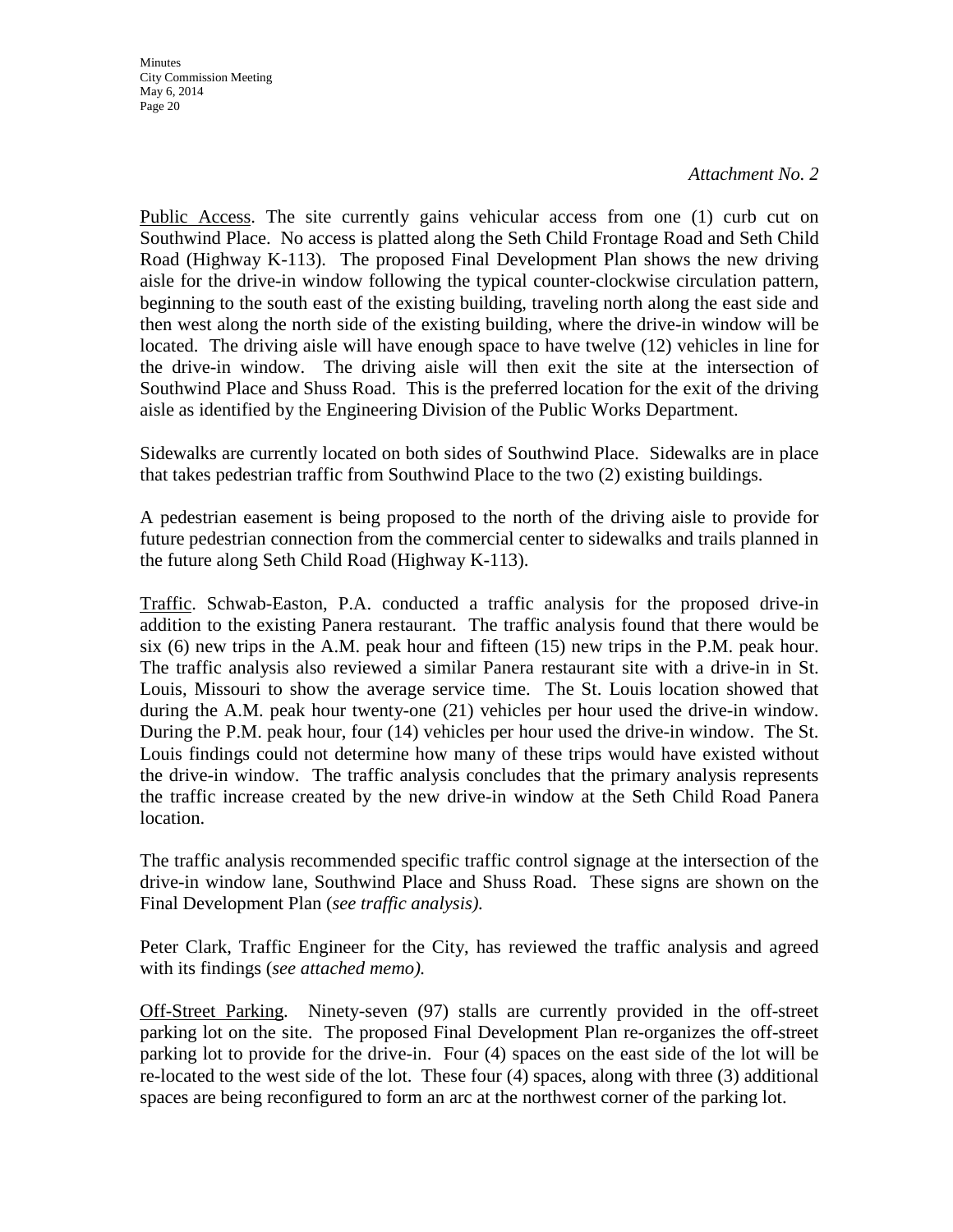The proposed reconfigured parking lot maintains ninety-seven (97) spaces.

The proposed building addition is to be approximately 350 square feet in area. This area will be primarily a "back room" kitchen area and the drive-in window. This area will not generate the need for additional parking spaces.

**5. OPEN SPACE/LANDSCAPED AND COMMON AREA:** Approximately two (2%) percent of the site is green/landscape space. An outdoor seating area is located on the east side of the building. There are no common area tracts on the site.

**6. CHARACTER OF THE NEIGHBORHOOD:** The area is characterized by a mixture of retail, restaurants, including drive-ins, service commercial, business and professional offices and two-family and multiple-family dwellings. The residential uses are to the north and west of Shuss Road. Shuss Road also provides secondary access to the singlefamily neighborhoods farther to the west.

# **MATTERS TO BE CONSIDERED WHEN REZONING**

**1. EXISTING USE:** Panera restaurant, multi-tenant commercial building and associated off-street parking lot.

**2. PHYSICAL AND ENVIRONMENTAL CHARACTERISTICS:** The site is generally flat with existing drainage to the east towards an open drainage ditch along Seth Child Road (Highway K-113). The site is not shown to be in a mapped floodplain and is not subject to floodplain development regulations.

# **3. SURROUNDING LAND USE AND ZONING:**

- **(a.) NORTH:** The 5,208 square feet (.12 acre) area to be rezoned and included in the PUD site, consisting of a portion of the vacated right-of-way along the south side of the Southwind Office Complex; R, Single-Family Residential District, Southwind Office Planned Unit Development
- **(b.) SOUTH:** Multi-tenant commercial buildings and the Target store; Seth Child Commons PUD.
- **(c.) EAST:** Seth Child Road (Highway K-113) right-of-way, a limited access arterial four-lane highway, Home Depot store, multi-tenant commercial space; R District, Manhattan Plaza PUD, Town West PUD.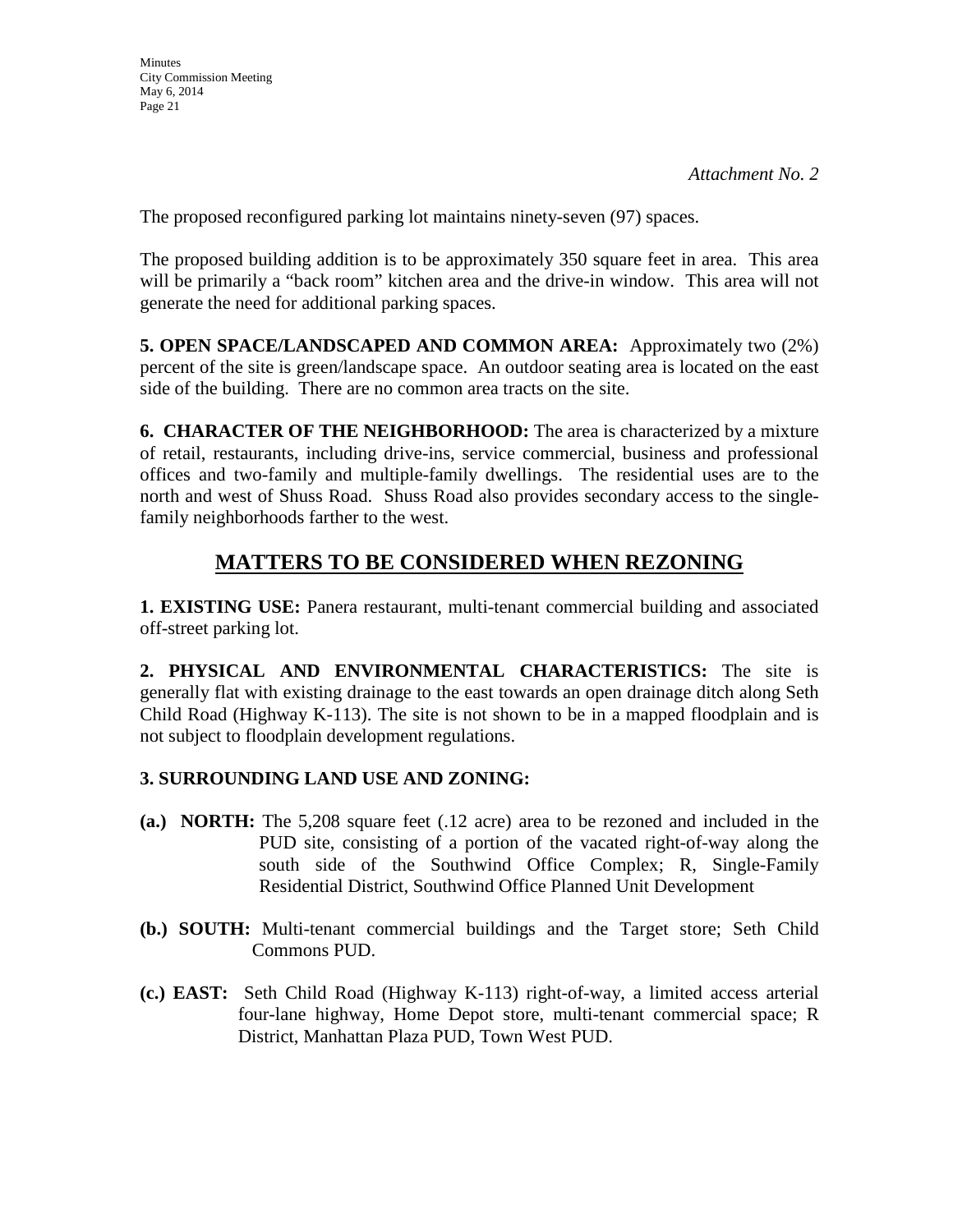**(d.) WEST:** Southwind Place, a local two-lane street with center turning lane, multitenant commercial space, drive-in restaurant, multiple-family dwellings and two-family dwellings; Seth Child Commons PUD, Southwind Lofts PUD, and R-2, Two-Family Residential District.

# **4. GENERAL NEIGHBORHOOD CHARACTER:** See above under **6, Character Of The Neighborhood.**

**5. SUITABILITY OF SITE FOR USES UNDER CURRENT ZONING:** The applicant is proposing to acquire a 30 foot by 170 foot (approximately 5,000 square foot) tract of land immediately to the north of site and add it to the existing lot to provide enough room for the driving aisle for the drive-in window. The area to be acquired is to be rezoned to the Seth Child Commons PUD and included in the Final Plat.

The proposed use is suitable under the current zoning district. The PUD allows all permitted and conditional uses of the C-2 Neighborhood Shopping District, which includes drive-in restaurants

**6. COMPATIBILITY OF PROPOSED DISTRICT WITH NEARBY PROPERTIES AND EXTENT TO WHICH IT MAY HAVE DETRIMENTAL AFFECTS:** The proposed amendment, rezoning and Final Development Plan are consistent with the commercial nature of the approved PUD and developed properties in the PUD. Expected increases in traffic, light, and noise will be relatively minimal and consistent with the predominately commercial character of the neighborhood. Residential properties near the site are a smaller part of the neighborhood. Minimal impacts on adjacent properties are anticipated and no detrimental effects are expected. Adequate off-street parking, landscaping, screening, lighting, storm water drainage improvements, and pedestrian and vehicular circulation improvements are provided, which mitigate impacts on surrounding properties.

**7. CONFORMANCE WITH COMPREHENSIVE PLAN:** The Southwest Planning Area Future Land Use Map of the Manhattan Urban Area Comprehensive Plan shows the site to be designated as Community Commercial (CC). **APPLICABLE CC POLICIES**  *(IN ITALICS)* **OF THE COMPREHENSIVE PLAN INCLUDE:**

# *CC 1: CHARACTERISTICS*

*COMMUNITY COMMERCIAL CENTERS PROVIDE A MIX OF RETAIL AND COMMERCIAL SERVICES IN A CONCENTRATED AND UNIFIED SETTING THAT SERVES THE LOCAL COMMUNITY AND MAY ALSO PROVIDE A LIMITED DRAW FOR THE SURROUNDING REGION. THESE CENTERS ARE TYPICALLY ANCHORED BY A LARGER NATIONAL CHAIN, BETWEEN 120,000 AND 250,000 SQUARE FEET, WHICH MAY PROVIDE SALES OF A VARIETY OF*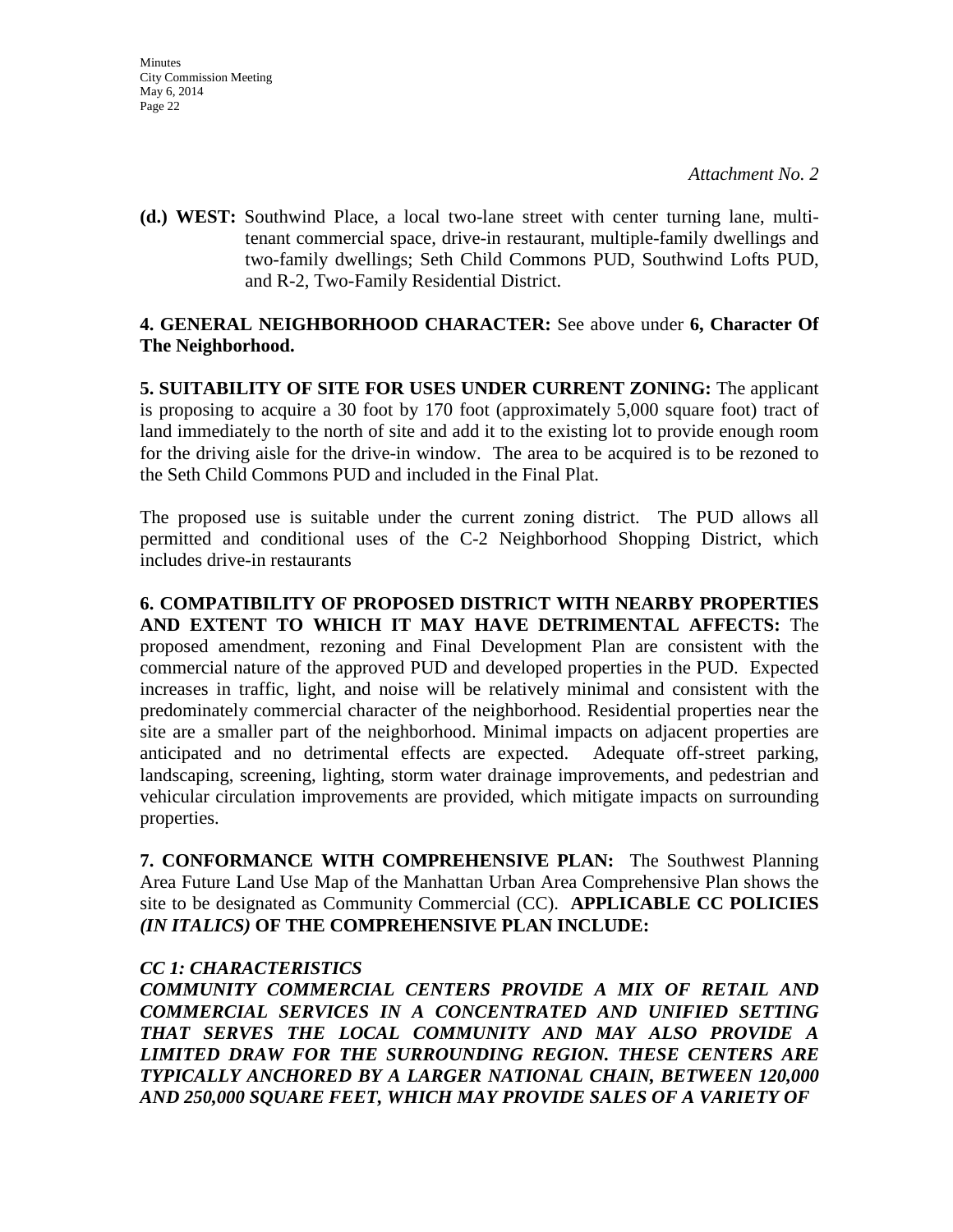*Attachment No. 2*

*GENERAL MERCHANDISE, GROCERY, APPAREL, APPLIANCES, HARDWARE, LUMBER, AND OTHER HOUSEHOLD GOODS. CENTERS MAY ALSO BE ANCHORED BY SMALLER USES, SUCH AS A GROCERY STORE, AND MAY INCLUDE A VARIETY OF SMALLER, COMPLEMENTARY USES, SUCH AS RESTAURANTS, SPECIALTY STORES (SUCH AS BOOKS, FURNITURE, COMPUTERS, AUDIO, OFFICE SUPPLIES, OR CLOTHING STORES), PROFESSIONAL OFFICES AND HEALTH SERVICES. THE CONCENTRATED, UNIFIED DESIGN OF A COMMUNITY COMMERCIAL CENTER ALLOWS IT TO MEET A VARIETY OF COMMUNITY NEEDS IN A "ONE-STOP SHOP" SETTING, MINIMIZING THE NEED FOR MULTIPLE VEHICLE TRIPS TO VARIOUS COMMERCIAL AREAS AROUND THE COMMUNITY. ALTHOUGH SOME SINGLE USE HIGHWAY-ORIENTED COMMERCIAL ACTIVITIES WILL CONTINUE TO OCCUR IN SOME AREAS, THIS PATTERN OF DEVELOPMENT IS GENERALLY NOT ENCOURAGED.* 

#### *CC 2: LOCATION*

*COMMUNITY COMMERCIAL CENTERS SHOULD BE LOCATED AT THE INTERSECTION OF ONE OR MORE MAJOR ARTERIAL STREETS. THEY MAY BE LOCATED ADJACENT TO URBAN RESIDENTIAL NEIGHBORHOODS AND MAY OCCUR ALONG MAJOR HIGHWAY CORRIDORS AS EXISTING USES BECOME OBSOLETE AND ARE PHASED OUT AND REDEVELOPED OVER TIME. LARGE FOOTPRINT RETAIL BUILDINGS (OFTEN KNOWN AS "BIG-BOX" STORES) SHALL ONLY BE PERMITTED IN AREAS OF THE CITY WHERE ADEQUATE ACCESS AND SERVICES CAN BE PROVIDED.* 

### *CC 3: SIZE*

*TYPICALLY REQUIRE A SITE OF BETWEEN 10 AND 30 ACRES.*

#### *CC 4: UNIFIED SITE DESIGN*

*A UNIFIED SITE LAYOUT AND DESIGN CHARACTER (BUILDINGS, LANDSCAPING, SIGNAGE, PEDESTRIAN AND VEHICULAR CIRCULATION) SHALL BE REQUIRED AND ESTABLISHED FOR THE CENTER TO GUIDE CURRENT AND FUTURE PHASES OF DEVELOPMENT. BUILDING AND SITE DESIGN SHOULD BE USED TO CREATE VISUAL INTEREST AND ESTABLISH A MORE PEDESTRIAN-ORIENTED SCALE FOR THE CENTER AND BETWEEN OUT LOTS.* 

### *CC 5: ARCHITECTURAL CHARACTER*

*Community Commercial Centers shall be required to meet a basic level of architectural detailing, compatibility of scale with surrounding areas, pedestrian and bicycle access, and mitigation of negative visual impacts such as large building walls, parking areas, and service and loading areas. While these requirements apply to all community commercial*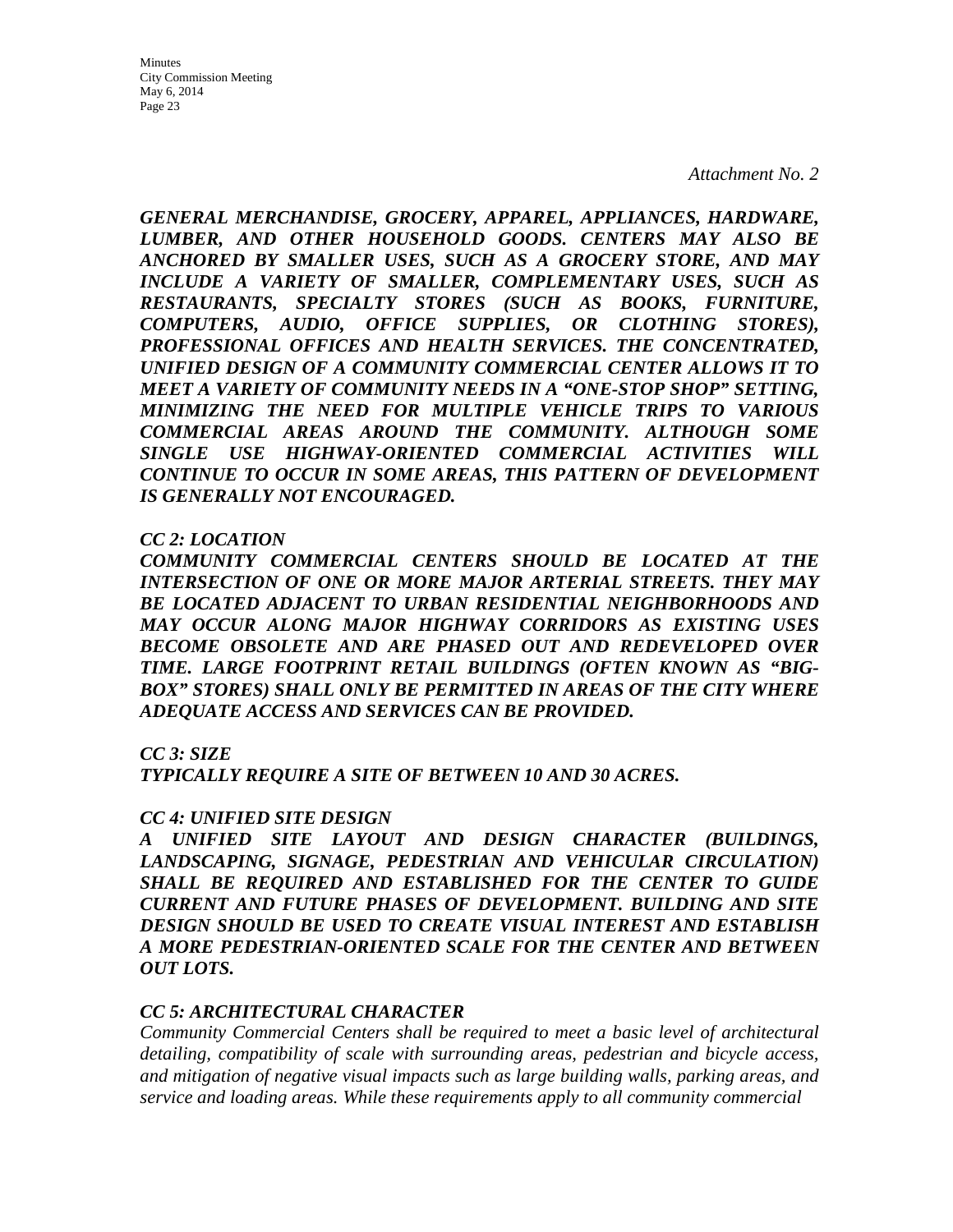*development, they are particularly important to consider for larger footprint retail buildings, or "big box" stores. A basic level of architectural detailing shall include, but not be limited to, the following:* 

- *Façade and exterior wall plane projections or recesses;*
- *Arcades, display windows, entry areas, awnings, or other features along facades facing public streets;*
- *Building facades with a variety of detail features (materials, colors, and patterns); and*
- *High quality building materials.*

### *CC 6: ORGANIZATION OF USES*

*COMMUNITY COMMERCIAL SERVICES SHOULD BE CONCENTRATED AND CONTAINED WITHIN PLANNED ACTIVITY CENTERS, OR NODES, THROUGHOUT THE COMMUNITY. WITHIN EACH ACTIVITY CENTER OR NODE, COMPLEMENTARY USES SHOULD BE CLUSTERED WITHIN WALKING DISTANCE OF EACH OTHER TO FACILITATE EFFICIENT, "ONE-STOP SHOPPING", AND MINIMIZE THE NEED TO DRIVE BETWEEN MULTIPLE AREAS OF THE CENTER. LARGE FOOTPRINT RETAIL BUILDINGS, OR "BIG-BOX" STORES SHOULD BE INCORPORATED AS PART OF AN ACTIVITY CENTER OR NODE ALONG WITH COMPLEMENTARY USES. ISOLATED SINGLE STORE DEVELOPMENTS ARE STRONGLY DISCOURAGED.* 

### *CC 7: PARKING DESIGN AND LAYOUT*

*UNINTERRUPTED EXPANSES OF PARKING SHOULD BE AVOIDED. PARKING AREAS SHOULD BE BROKEN INTO SMALLER BLOCKS DIVIDED BY LANDSCAPING AND PEDESTRIAN WALKWAYS. PARKING AREAS SHOULD BE DISTRIBUTED BETWEEN THE FRONT AND SIDES OF BUILDINGS, OR FRONT AND REAR, RATHER THAN SOLELY IN FRONT OF BUILDINGS TO THE EXTENT POSSIBLE.* 

### *CC 8: CIRCULATION AND ACCESS*

*CLEAR, DIRECT PEDESTRIAN CONNECTIONS SHOULD BE PROVIDED THROUGH PARKING AREAS TO BUILDING ENTRANCES AND TO SURROUNDING NEIGHBORHOODS OR STREETS. INTEGRATE MAIN ENTRANCES OR DRIVEWAYS WITH THE SURROUNDING STREET NETWORK TO PROVIDE CLEAR CONNECTIONS BETWEEN USES FOR VEHICLES, PEDESTRIANS, AND BICYCLES.* 

**THE PROPOSED AMENDMENT CONFORMS TO THE COMPREHENSIVE PLAN.**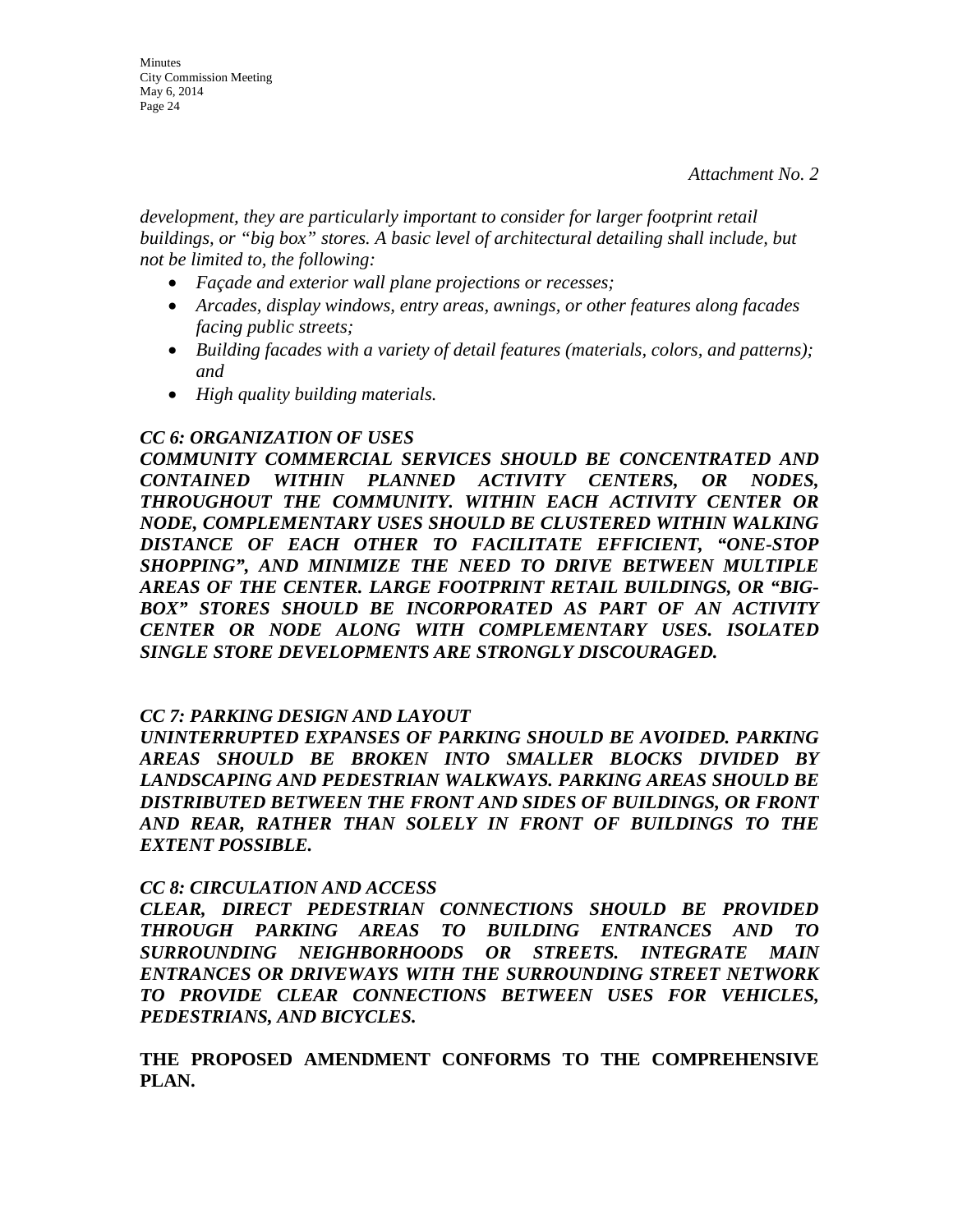*Attachment No. 2*

#### **8. ZONING HISTORY AND LENGTH OF TIME VACANT AS ZONED:**

- February 20, 1968 Annexation and rezoning to A, Single and Two-Family Dwelling District.
- 1969 Rezoning to R, Single-Family Residential District.
- 1971 Request to rezone a 22 acre tract to PUD for Land Mark shopping center consisting of 242,584 square feet of floor area, for 2 major department stores, supermarket, automotive center, service stations and numerous small shops and 1,249 parking spaces. The Planning Board recommended approval. The City Commission returned the item to the Planning Board and, on reconsideration; the Planning Board reversed its recommendation and recommended denial. The City Commission denied the request.
- 1972 Proposed rezoning from R District to PUD for a shopping center, consisting of a 187,231 square feet of floor area, on a 23.67 acre tract of land. The Planning Board recommended denial and the motion failed on a voted 4-4. The City Commission denied the request.
- 1977 Proposed rezoning for a shopping center consisting of 286,540 square feet of floor area, 2 department stores of approximately 62,000 square feet, 94,000 square feet of other retail floor space, and 1,592 parking spaces. No minutes are available for the December 19, 1977 Planning Board meeting. The application appears to have stopped at the Planning Board.
- 1985-1986 The Manhattan Urban Area Planning Board recommends approval of a Wal-Mart PUD on an 8.9 acre tract of land consisting of a 65,900 square foot building with 398 off-street parking spaces. City Commission approves PUD.
- 1995 City Commission approves Declaration and Owner files Declaration.
- 1999 Manhattan Urban Area Planning Board recommends approval of the rezoning for a Wal-Mart PUD on a 24.3 acre tract of land consisting of a 153,085 square foot Super-Wal-Mart with 748 parking spaces. The City Commission denied the rezoning.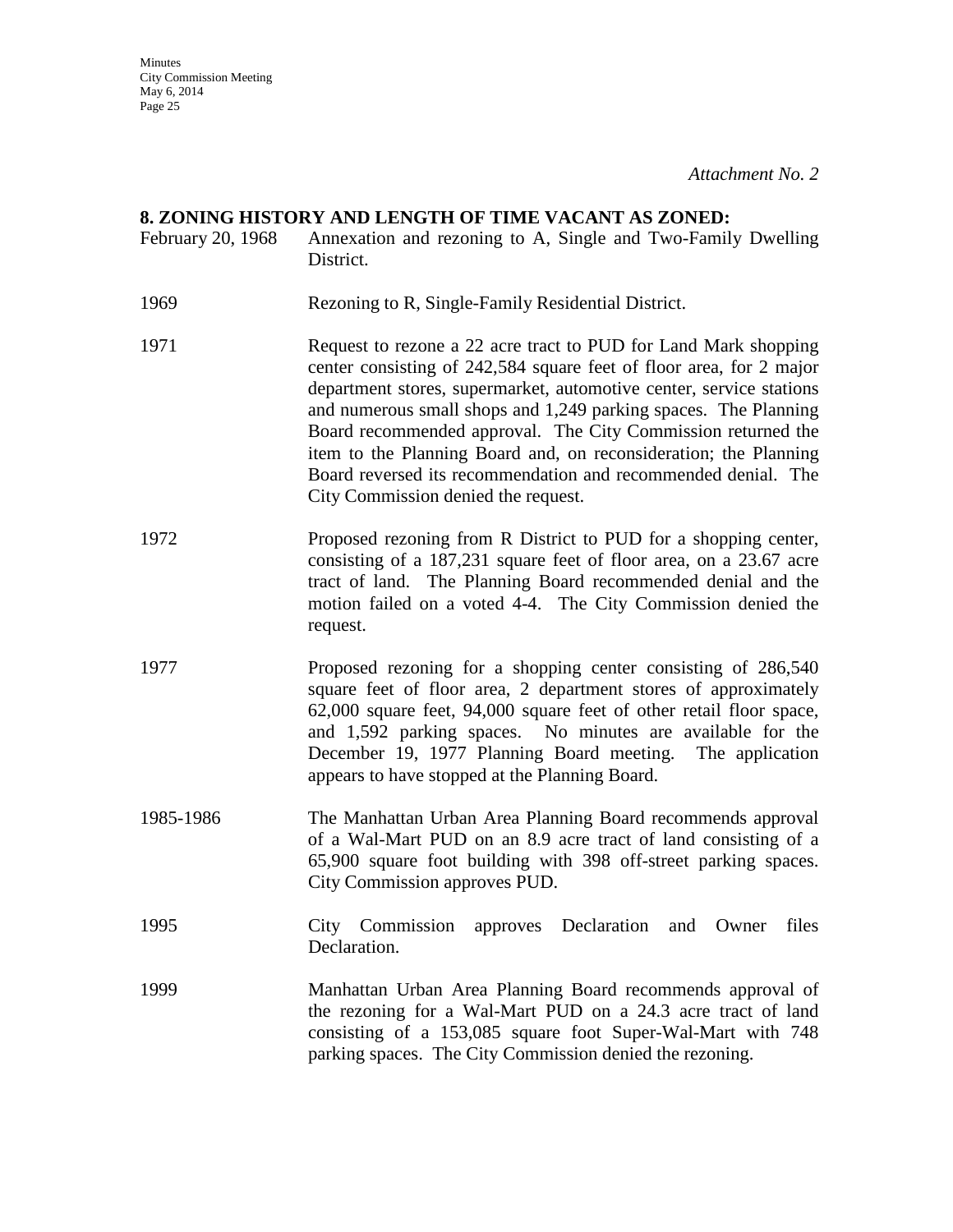*Attachment No. 2*

| July 1, 2002    | Manhattan Urban Area Planning Board recommends approval of<br>the rezoning of Seth Child Commons PUD, from PUD and R<br>District, to PUD, for a Target and other commercial uses on a 29<br>acre tract of land. |
|-----------------|-----------------------------------------------------------------------------------------------------------------------------------------------------------------------------------------------------------------|
| July 16, 2002   | City Commission approves first reading of an ordinance rezoning<br>the PUD.                                                                                                                                     |
| August 6, 2002  | City Commission considers approval of Ordinance No. 6282<br>rezoning the PUD.                                                                                                                                   |
| August 19, 2002 | Manhattan Urban Area Planning Board approves the Final<br>Development Plan of Phase One of the Seth Child Commons PUD,<br>and the Final Plat of Seth Child Commons, A Commercial Planned<br>Unit Development.   |
| Sept. 3, 2002   | City Commission accepts easements and rights-of-way as shown on<br>the Final Plat of Seth Child Commons, A Commercial Planned Unit<br>Development.                                                              |
| May 19, 2003    | Manhattan Urban Area Planning Board approves the Final Plat of<br>Seth Child Commons, Unit Two.                                                                                                                 |
| June 3, 2003    | City Commission accepts easements and rights-of-way as shown on<br>the Final Plat of Seth Child Commons, Unit Two.                                                                                              |

**9. CONSISTENCY WITH INTENT AND PURPOSE OF THE ZONING ORDINANCE:** The intent and purpose of the Zoning Regulations is to protect the public health, safety, and general welfare; regulate the use of land and buildings within zoning districts to assure compatibility; and to protect property values.

The PUD Regulations are intended to provide a maximum choice of living environments by allowing a variety of housing and building types; a more efficient land use than is generally achieved through conventional development; a development pattern that is in harmony with land use density, transportation facilities and community facilities; and a development plan which addresses specific needs and unique conditions of the site which may require changes in bulk regulations or layout. The proposed amendment, rezoning and Final Development Plan are consistent with the intent and purposes of the Zoning Regulations, and the intent of the PUD Regulations.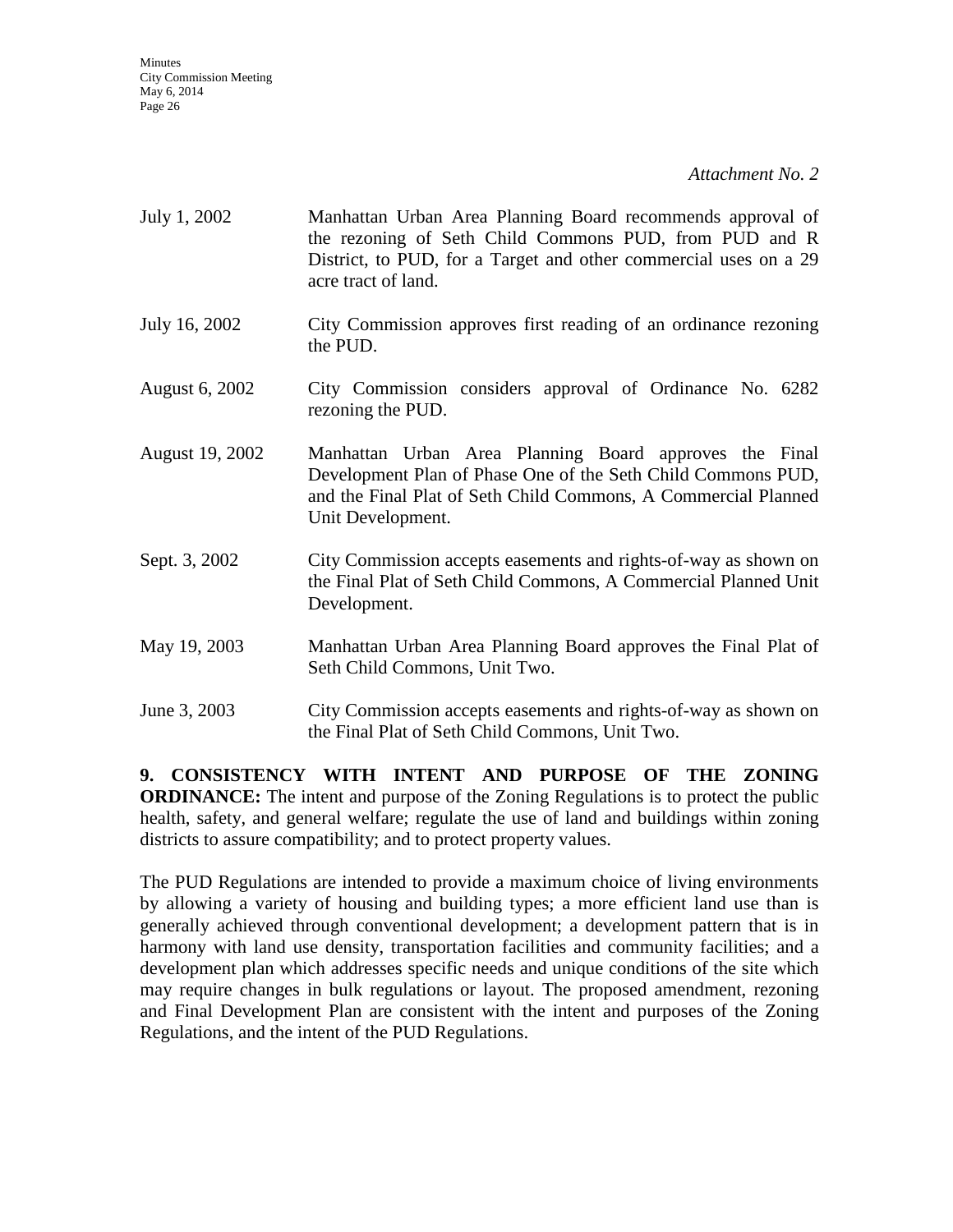**Minutes** City Commission Meeting May 6, 2014 Page 27

The proposed amendment, rezoning and Final Development create a building addition to include a drive-in window and driving lane. The proposal is consistent with the existing commercial development established by the PUD. Drive-in restaurants are a permitted use in the PUD. The area proposed to be rezoned and included into the site with the Final Plat of Seth Child Commons, Unit Three will provide the appropriate space for the driving lane and building addition.

# **10. RELATIVE GAIN TO THE PUBLIC HEALTH, SAFETY AND WELFARE THAT DENIAL OF THE REQUEST WOULD ACCOMPLISH, COMPARED WITH THE HARDSHIP IMPOSED UPON THE APPLICANT:**

There appears to be no relative gain to the public that denial would accomplish. Minimal impact on the public is expected as a result of traffic and storm water. Transportation and storm water proposals are consistent with the policies of the City. Denial of the amendment and rezoning would be a hardship on the owner because no adverse effects on the public are expected.

**11. ADEQUACY OF PUBLIC FACILITIES AND SERVICES:** Adequate public streets, sanitary sewer and storm sewer, fire hydrants, streets, and sidewalks will be provided.

# **12. OTHER APPLICABLE FACTORS:** None.

**13. STAFF COMMENTS:** All provisions of Ordinance No. 6282 that are not in conflict with this amendment shall remain in force. Condition 5, in Ordinance No. 6282, is proposed to be modified regarding exempt signage due to updating of the sign provisions for exempt signage since 2009 when the PUD was approved.

City Administration recommends approval of the proposed rezoning of the 5,208 square foot (.12 acre) tract of land, generally located along the north side of Panera Bread, from R, Single-Family Residential District, to PUD, Seth Child Commons Commercial Planned Unit Development, based on the findings in the Staff Report.

City Administration also recommends approval of the proposed amendment of Ordinance No. 6282 and the approved Preliminary Development Plan of Lot 4, Seth Child Commons; and, approval of the Final Development Plan to be known as Lot 1, Seth Child Commons, Unit Three, Commercial Planned Unit Development, based on the findings in the Staff Report, subject to the following conditions:

- 1. Landscaping and irrigation shall be provided pursuant to a Landscaping Performance Agreement between the City and the owner, which shall be entered into prior to issuance of a building permit.
- 2. All landscaping and irrigation shall be maintained in good condition.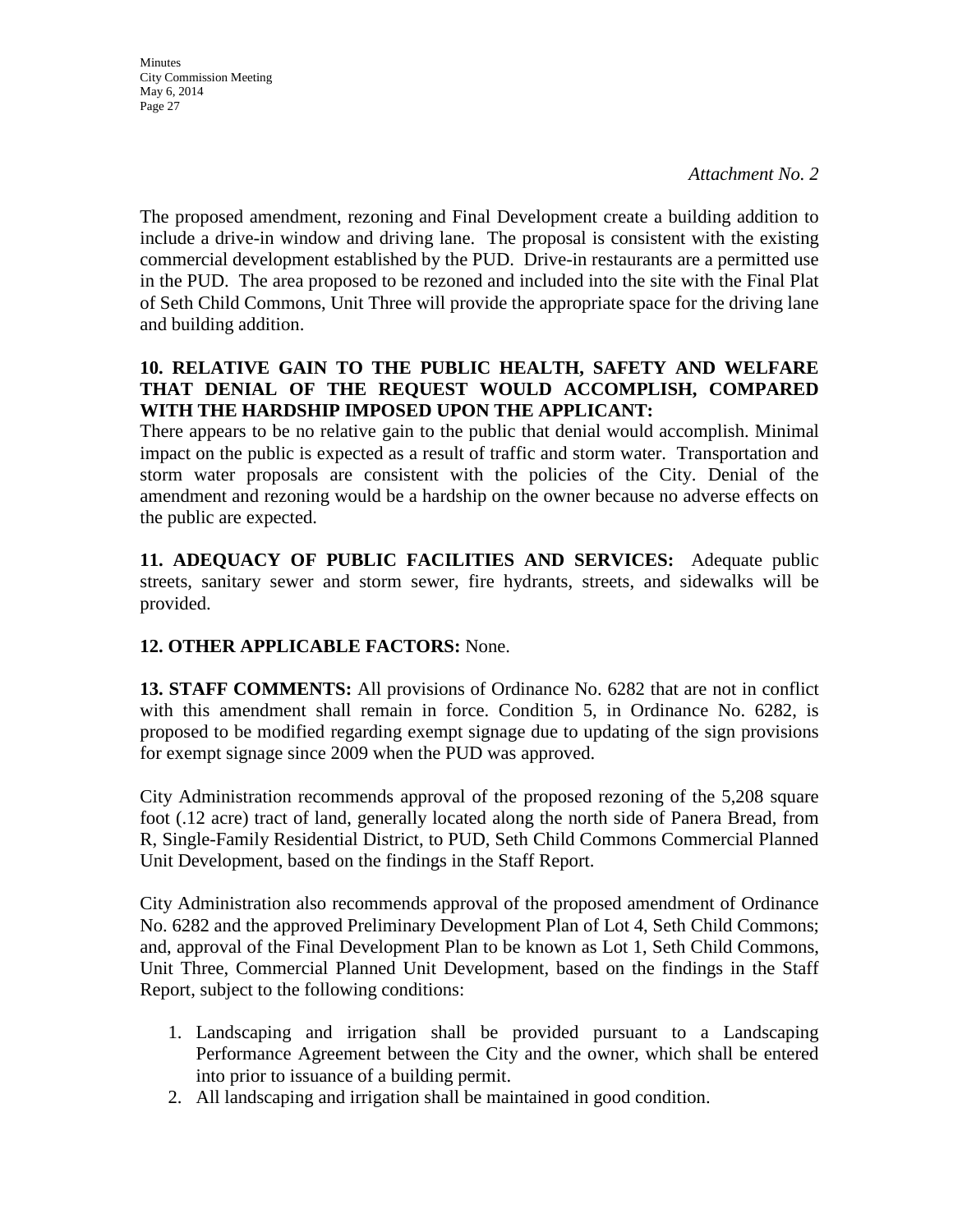3. Signs shall be provided as proposed in the application documents, and shall allow for exempt signage described in Article VI, Section 6-104  $(A)(1),(2),(4),(5)$ , and (7); and, Section 6-104 (B)(2) and B(5), of the Manhattan Zoning Regulations.

# **ALTERNATIVES:**

- 1. Recommend approval of the proposed rezoning of the 5,208 square foot (.12 acre) tract of land, from R, Single-Family Residential District, to PUD; and approval of the proposed amendment of Ordinance No. 6282 and the approved Preliminary Development Plan of Lot 4, Seth Child Commons; and, approval of the Final Development Plan to be known as Lot 1, Seth Child Commons, Unit Three, Commercial Planned Unit Development stating the basis for such recommendation.
- 2. Recommend denial of the proposed rezoning of the 5,208 square foot (.12 acre) tract of land, from R, Single-Family Residential District, to PUD; and denial of the proposed amendment of Ordinance No, 6282 and the approved Preliminary Development Plan of Lot 4, Seth Child Commons; and, denial of the Final Development Plan to be known as Lot 1, Seth Child Commons, Unit Three, Commercial Planned Unit Development, stating the specific reasons for denial.
- 3. Table the proposed Amendment to a specific date, for specifically stated reasons.

# **POSSIBLE MOTIONS:**

The Planning Board recommends approval of the proposed rezoning of the 5,208 square foot (.12 acre) tract of land, generally located along the north side of Panera Bread, from R, Single-Family Residential District, to PUD, Seth Child Commons Commercial Planned Unit Development, based on the findings in the Staff Report; and,

Recommends approval of the proposed amendment of Ordinance No. 6282 and the approved Preliminary Development Plan of Lot 4, Seth Child Commons; and, approval of the Final Development Plan to be known as Lot 1, Seth Child Commons, Unit Three, Commercial Planned Unit Development, based on the findings in the Staff Report, subject to the three conditions of approval listed in the Staff Report.

**PREPARED BY:** Chad Bunger, AICP, CFM, Senior Planner

**DATE:** March 27, 2014

14022}SR}AmendLot1SethChildCommonsUnit3.docx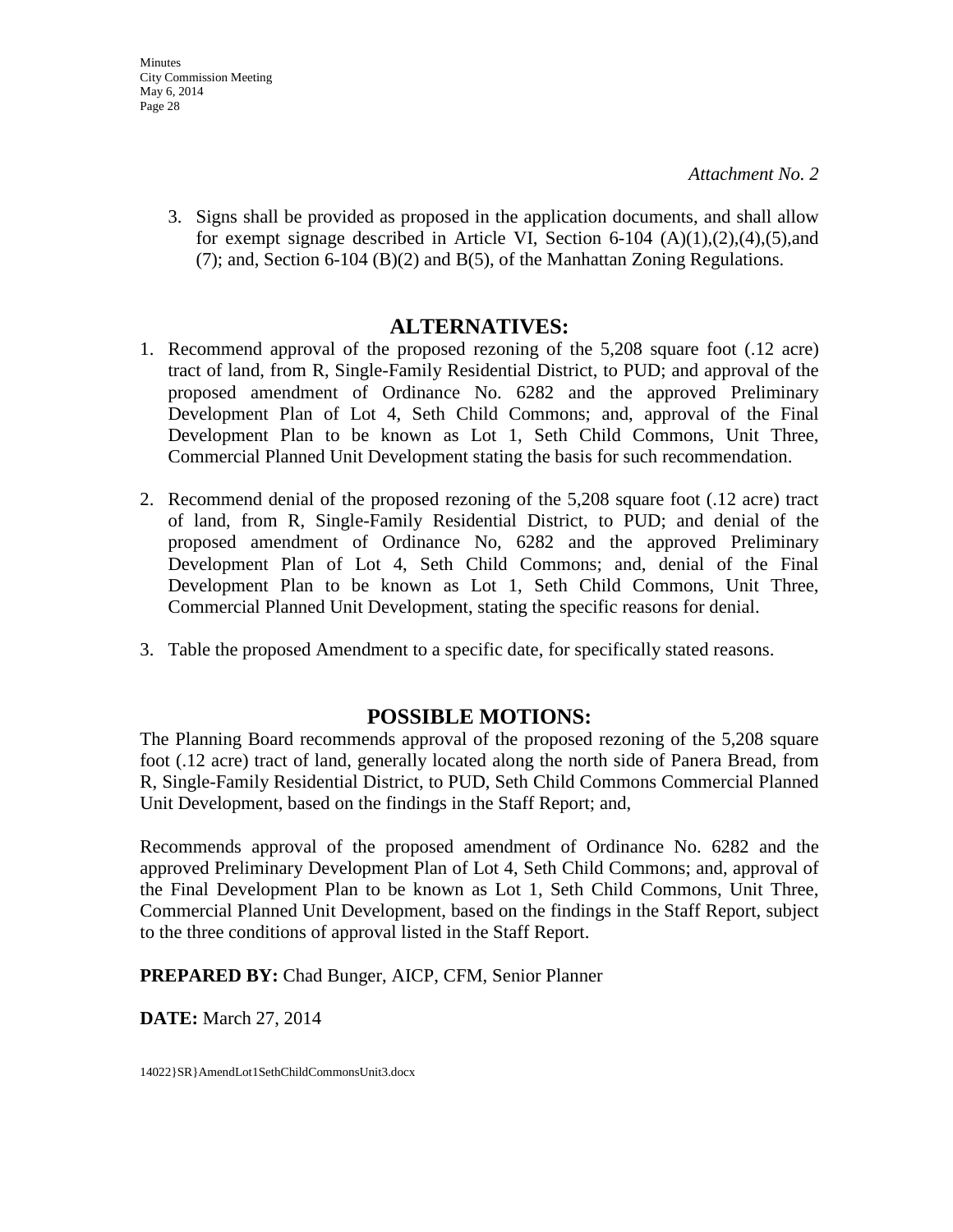### **STAFF REPORT**

**ON AN APPLICATION TO REZONE:** An approximately 9.7 acre tract of land to be known as the Enclave Addition, Unit One.

### **FROM:** County **R-PUD, RESIDENTIAL PLANNED UNIT DEVELOPMENT DISTRICT.**

**TO:** R, Single-Family Residential District.

**APPLICANT:** SMH Consultants – Jeffrey Hancock

**ADDRESS:** 4201B Anderson Avenue, Suite 2, Manhattan, KS 66503

# **OWNERS: ENCLAVE HOLDINGS, LLC – KAIL KATZENMEIER**

**ADDRESS:** 330 Poyntz Avenue, Suite 210, Manhattan, KS 66502

**LOCATION:** Generally located along the east side of Grand Mere Parkway, and east of the intersection of Grand Mere Parkway and Bellerive Terrace.

**AREA: A**pproximately 9.7 acres

**DATE OF NEIGHBORHOOD MEETING:** February 18, 2014

# **DATE OF PUBLIC NOTICE PUBLICATION:** March 31, 2014

# **DATE OF PUBLIC HEARING: PLANNING BOARD:** April 21, 2014 **CITY COMMISSION:** May 6, 2014

*The applicant is also requesting annexation into the City of Manhattan and has proposed a Preliminary Plat of the Enclave Addition*, *Unit One, which will create a total of eleven (11) single-family lots.*

# **THIRTEEN MATTERS TO BE CONSIDERED WHEN REZONING**

**1. EXISTING USE:** Open and undeveloped tract of land in Grand Mere, a master planned golf course community.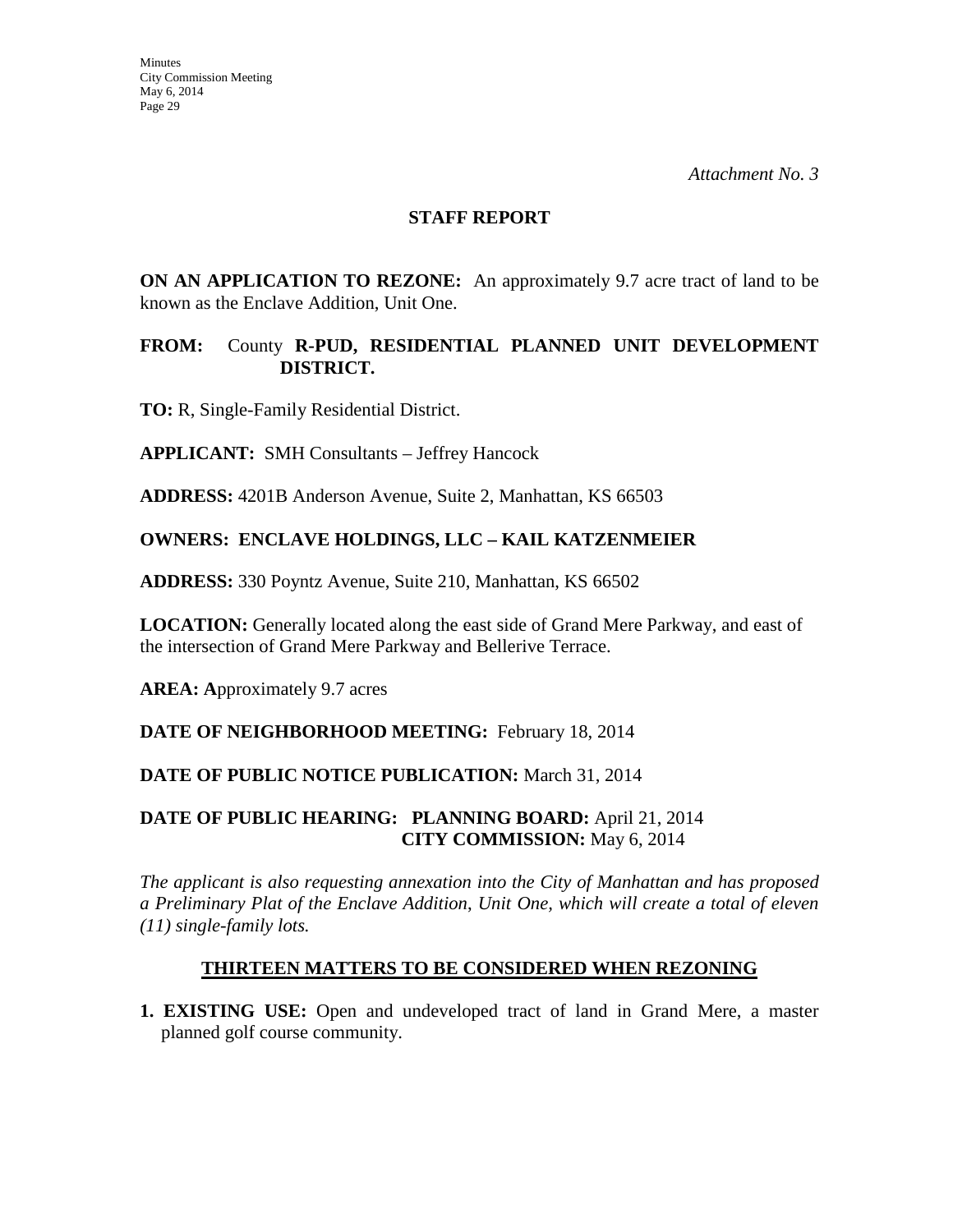**2. PHYSICAL AND ENVIRONMENTAL CHARACTERISTICS:** Open range land with native grass cover. The site is an irregular shaped tract with two  $(2)$  natural ravines present on the north and south borders of the development. The site drains generally northeast to these ravines, which ultimately drain to Little Kitten Creek. The site is mostly native grass with tree cover along the natural ravines.

### **3. SURROUNDING LAND USE AND ZONING:**

- **NORTH:** Undeveloped land in a future Grand Mere neighborhood, open space and Colbert Hills Golf Course; County R-PUD, Residential Planned Unit Development and R-S, Single-Family Residential Suburban District.
- **SOUTH:** Undeveloped land in a future Grand Mere neighborhood and large lot, single-family homes in the Heartland Neighborhood of Grand Mere; County R-PUD and R, Single-Family Residential District.
- **EAST:** Large lot, single-family homes in the Heartland Neighborhood of Grand Mere; R, Single-Family Residential District.
- **WEST:** Single-family attached dwellings and single-family detached homes in the Bellerive Neighborhood of Grand Mere; R-2, Two-Family Residential District and R-3, Multiple-Family Residential District.
- **4. GENERAL NEIGHBORHOOD CHARACTER:** The general area is a mixture of undeveloped land, land recently platted and in the early stages of development, and Colbert Hills Golf Course.
- **5. SUITABILITY OF SITE FOR USES UNDER CURRENT ZONING:** The site was rezoned to County R-PUD in 1997. At the time of the rezoning, the golf course developer wanted assurance that when the golf course was annexed that a zoning, specifically the County R-PUD for the golf course, was attached. The rezoning to R-PUD was done primarily for the benefit of the golf course development. Those portions of Grand Mere that are not yet annexed remain County R-PUD. The current County R-PUD predated the Grand Mere Master Plan and Manhattan Urban Area Comprehensive Plan, which currently recommend "Villas" and low to medium residential density, respectively. Development in Grand Mere is progressing to ensure attractive and orderly neighborhoods in response to market demand. The Enclave Addition, Unit One, site is suitable for the proposed rezoning to the R District.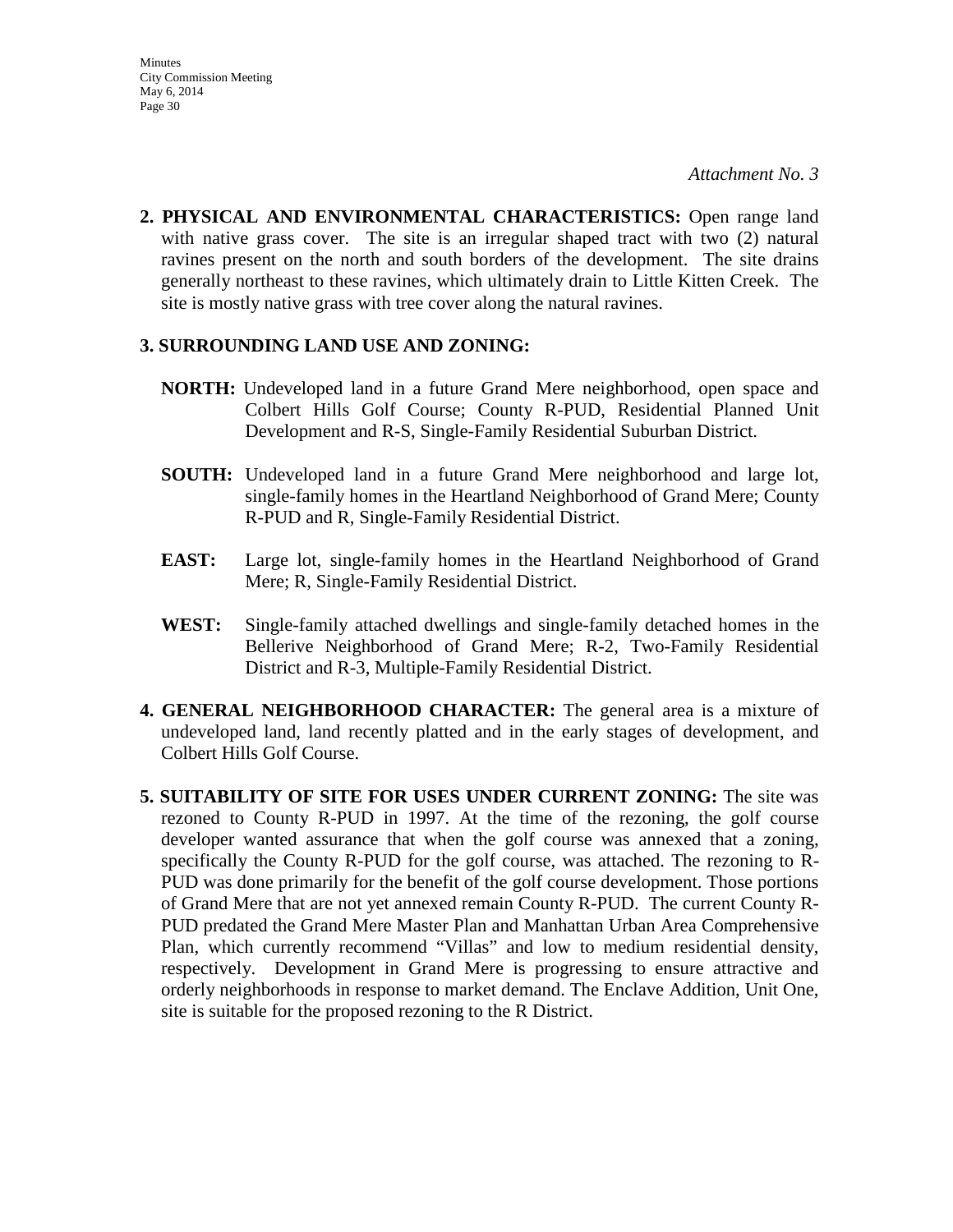**6. COMPATIBILITY OF PROPOSED DISTRICT WITH NEARBY PROPERTIES AND EXTENT TO WHICH IT MAY HAVE DETRIMENTAL AFFECTS:** The proposed rezoning to R, Single-Family Residential District is compatible with surrounding properties. An increase in light, noise and traffic is expected, however these increases should cause minimal impact on adjacent residential properties. The proposed Preliminary Plat of the Enclave Addition, Unit One, shows single-family lots that range from 0.66 acres to 0.96 acres in lot area. The proposed lots are similar to the single-family lots found in the Heartland Neighborhood to the south and east of the site and are proposed to have homes similar in character to the existing homes in the neighborhood.

To ensure compatibility within Grand Mere, private architectural guidelines and design standards provide for building review and approval. A private design review committee is responsible for enforcement of guidelines and standards *(see policy statement below under Grand Mere Community Master Plan, Part III.)* The guidelines and standards are private and are not part of the rezoning. The policy statements are mentioned because they are part of the Grand Mere Master Plan policies.

The applicant held a neighborhood meeting on February 18, 2014. According to the meeting report, one (1) neighbor attended the meeting and raised questions regarding the project's location of street, utilities and stormwater management.

### **7. CONFORMANCE WITH COMPREHENSIVE PLAN:**

The Enclave Addition**,** Unit One**,** is shown on the Future Land Use Map in the Northwest Planning Area as Residential Low/Medium Density, RLM and Residential Medium/High Density, RMH. Approximately the western half of the tract is in the RMH designation**.**

Applicable RLM policies *(in italics)* of the Comprehensive Plan include:

### *Residential Low/Medium Density (RLM)*

### *RLM 1: Characteristics*

*The Residential Low/Medium Density designation incorporates a range of singlefamily, single-family attached, duplex, and town homes, and in appropriate cases include complementary neighborhood-scale supporting land uses, such as retail, service commercial, and office uses in a planned neighborhood setting, provided they conform with the policies on Neighborhood Commercial Centers. Small-scale multiple-family buildings and condominiums may be permissible as part of a planned unit development, or special mixed-use district, provided open space requirements are adequate to stay within desired densities.*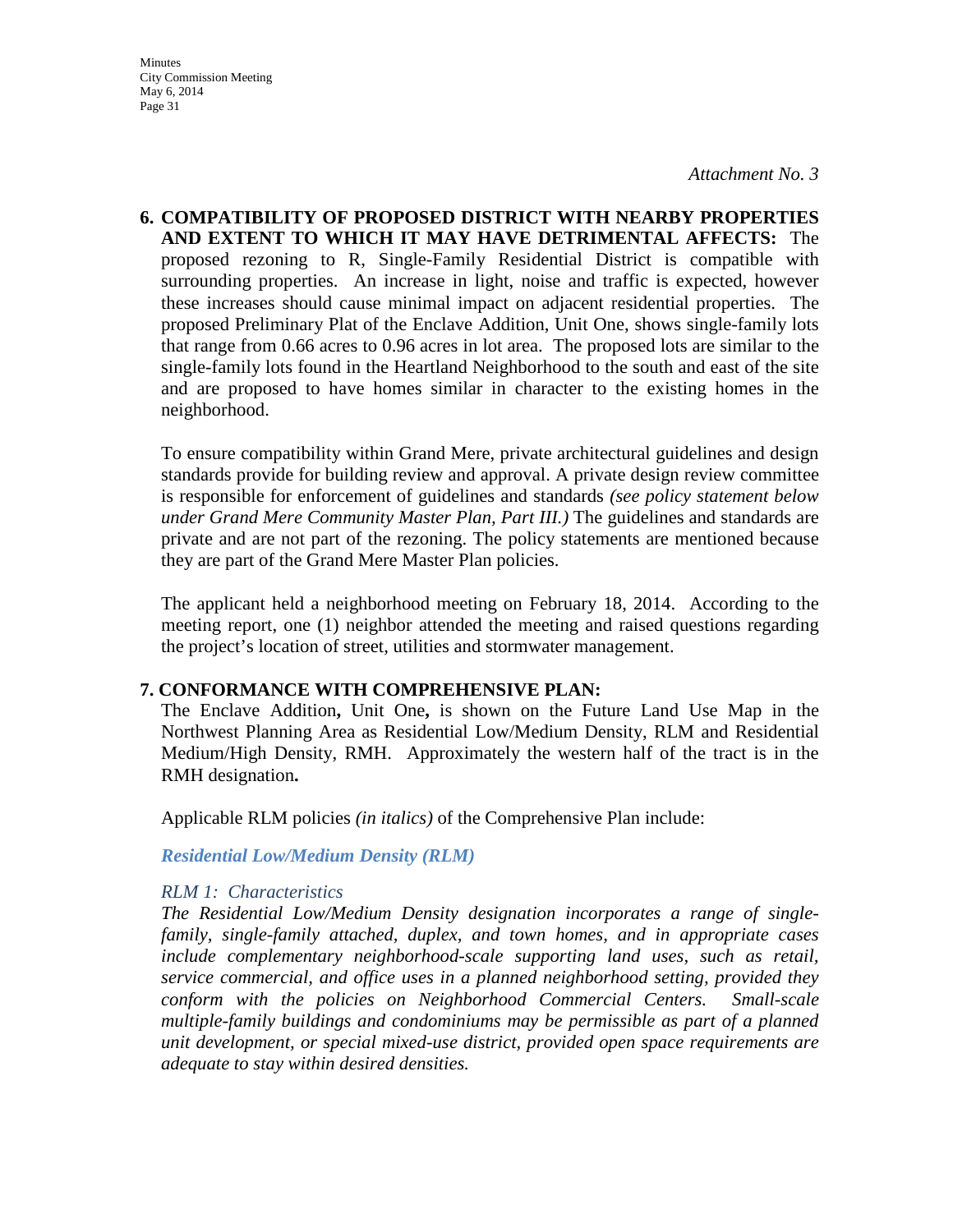### *RLM 2: Appropriate Density Range*

*Densities in the Residential Low/Medium designation range between less than one dwelling unit/acre up to 11 dwelling units per net acre.* 

### *RLM 3: Location*

*Residential Low/Medium Density neighborhoods typically should be located where they have convenient access and are within walking distance to community facilities and services that will be needed by residents of the neighborhood, including schools, shopping areas, and other community facilities. Where topographically feasible, neighborhoods should be bounded by major streets (arterials and/or collectors) with a direct connection to work, shopping and leisure activities.* 

#### *RLM 4: Variety of Housing Styles*

*To avoid monotonous streetscapes, the incorporation of a variety of housing models and sizes is strongly encouraged in all new development.* 

### **APPLICABLE RMH POLICIES** *(IN ITALICS)* **OF THE COMPREHENSIVE PLAN INCLUDE:**

### *RMH 1: Characteristics*

*The Residential Medium/High Density designation shall incorporate a mix of housing types in a neighborhood setting in combination with compatible non-residential land uses, such as retail, service commercial, and office uses, developed at a neighborhood scale that is in harmony with the area's residential characteristics and in conformance with the policies for Neighborhood Commercial Centers. Appropriate housing types may include a combination of small lot single-family, duplexes, townhomes, or fourplexes on individual lots. However, under a planned unit development concept, or when subject to design and site plan standards (design review process), larger apartment or condominium buildings may be permissible as well, provided the density range is complied with.* 

### *RMH 2: Appropriate Density Range*

*Densities within a Residential Medium/High neighborhood range from 11 to 19 dwelling units per net acre.* 

### *RMH 3: Location*

*Residential Medium/High Density neighborhoods should be located close to arterial streets and be bounded by collector streets where possible, with a direct connection to work, shopping, and leisure activities.*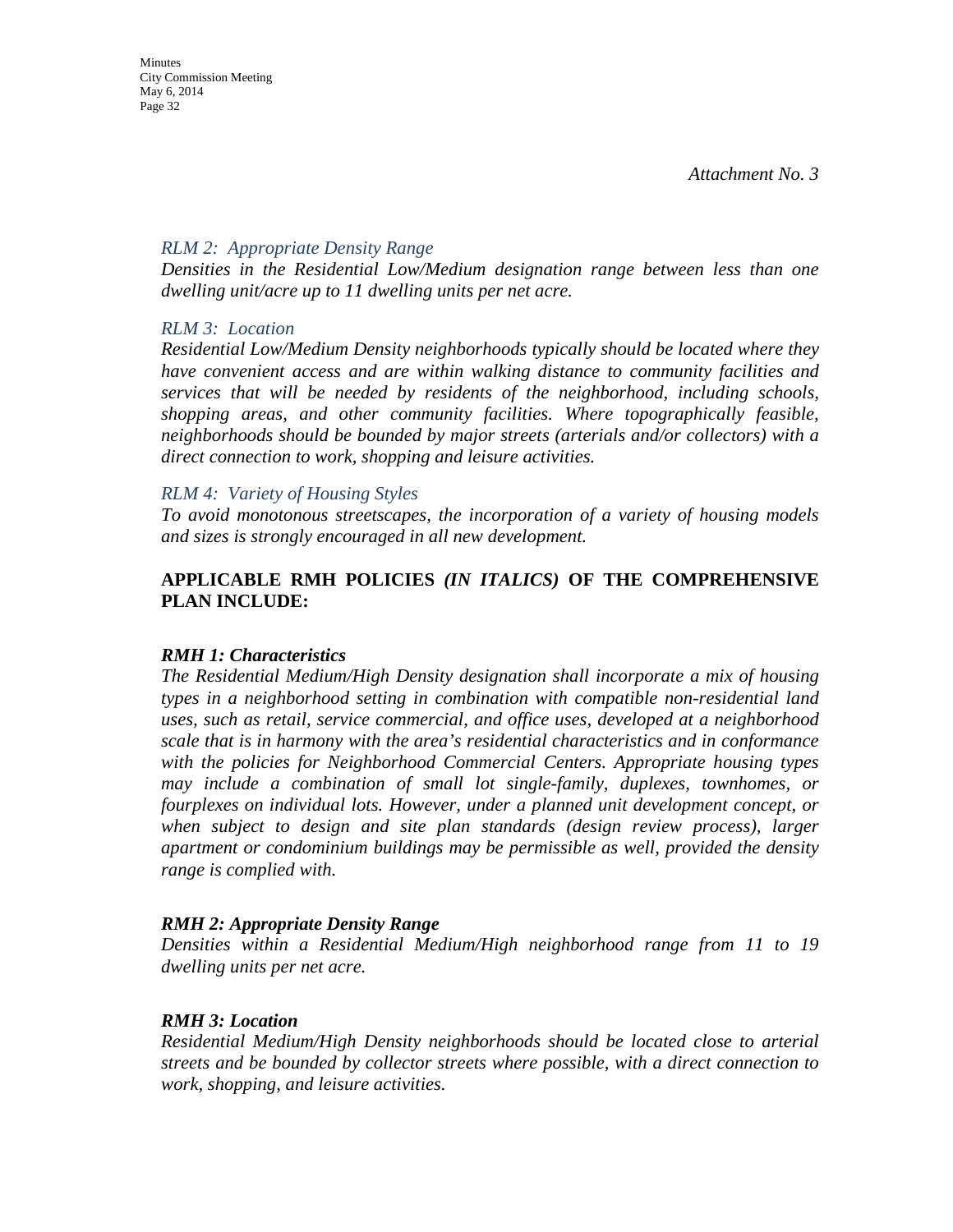# *RMH 4: Variety of Housing Styles*

*To avoid monotonous streetscapes, the incorporation of a variety of housing models and sizes is strongly encouraged.* 

# **Grand Mere Community Master Plan**

The Grand Mere Community Master Plan was originally adopted in April 2000 and is included as a specific Land Use Element of the current Comprehensive Plan adopted in 2003. The Grand Mere Plan is a more detailed level neighborhood plan for the entirety of Grand Mere. The Master Plan map shows the site to be Villa #2, a 13.8 acre tract designated RLM (Residential Low to Medium) (see below under Residential Types for the RLM description).

Applicable policies *(in italics)* for Grand Mere, a Master Planned Golf Course Community include:

# *PROJECT INTENT*

*The overall Land Use Amendment is intended to create a community designed within a park. By responding to the natural terrain, preserving natural corridors, protecting the slopes and riparian environment, a harmonious relationship with the land can be created for the community.*

*Grand Mere is envisioned as an upscale residential community, with the University's Colbert Hills Golf Course and preserved open space interwoven throughout the development. The community is made up of individual neighborhoods defined by open space features, topography, connection to the Grand Mere Parkway, and the golf course. A strong joint effort has integrated the golf course design (Colbert Hills) and the overall community design (Grand Mere Development). The interconnectivity of automobile circulation, pedestrian/bicycles, and open space, as well as residential neighborhood placement and overall community utility location, has created a well integrated community with both future residences and community recreation as the main focus. Flexibility is built into the land use plan to allow the development to respond to market demand.* 

*Specific types of residential product may subtly change in the future due to market demand as the development pattern becomes clearer and as the community matures. The community will offer a high level of design quality, architectural variety, and a wide range of housing types to address the potential markets appropriate for an upscale development.*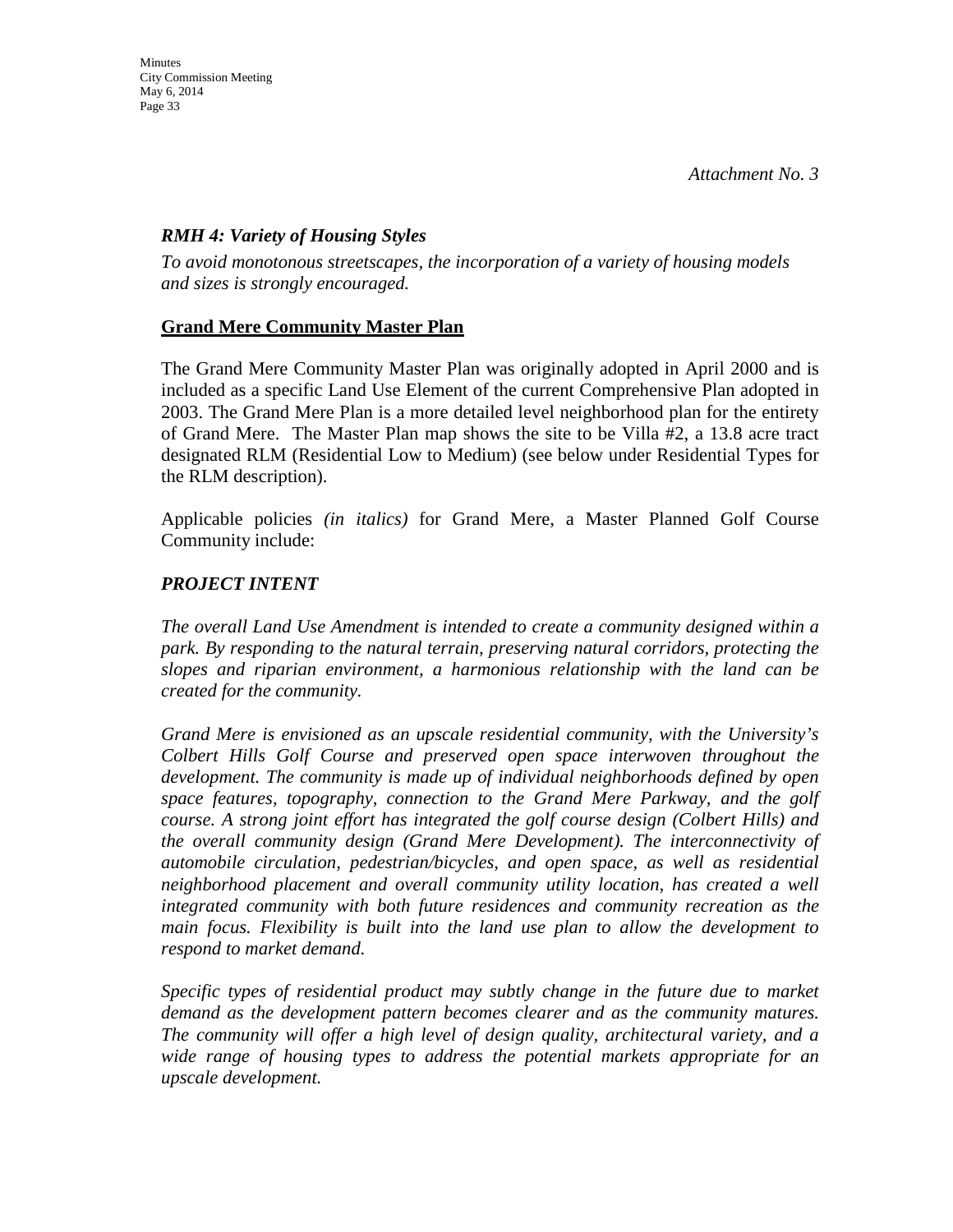# *5 KEY DESIGN CONCEPTS*

# *1. Create a high quality residential community*

*Create a community of villages, residential neighborhoods, and neighborhood commercial areas centered along the projects' spine, Grand Mere Parkway. Through the use of architectural design guidelines and development reviews the quality of building construction will be maintained at the highest level.* 

# *2. Integrate the Natural Environment*

*Preserve the natural slopes and open space features. Provide a visual connection to the natural beauty of the development: the golf course in the valleys, the long vistas/views, and the prairie environment.* 

# *3. Offer a Variety of Residential Living*

*Offer a wide range of residential products and lot types to address the market demands of the well informed and upscale consumer. An integrated community of many housing types will help to provide an interesting streetscape, a quality neighborhood texture, and a sustainable development.* 

# *4. Create a Pedestrian/Bicycle System*

*Provide pedestrian/bicycle connections throughout the development, following the Grand Mere Parkway, open space corridors and the linear park connections provided as part of the Master Plan along Little Kitten Creek and the continuation of the Hudson trail.* 

*Grand Mere Community Overall Development Plan* 

# *III. COMMUNITY CONCEPTS AND DEVELOPMENT STRATEGY*

*Grand Mere is proposed as a Master Planned Community consisting of a wide range of residential housing types and densities and will be utilizing both Planned Unit Development and Conventional Zoning Development standards based on specific sites and development types.* 

*The overall Grand Mere Project consists of 1,054 (estimated) acres, including the Colbert Hills Golf Course. Rather than dispersing development throughout the entire property, the project purposes to "concentrate" neighborhood development within residential and commercial villages on approximately 543 acres preserving almost 50% of the land as natural open space or golf course. This concept, while proposing a variety of home types and densities, provides large natural open spaces, golf course amenity for the general public, and peripheral residential villages as large lot or low density residential products that create an overall density (1.5 du/ac) for the site,*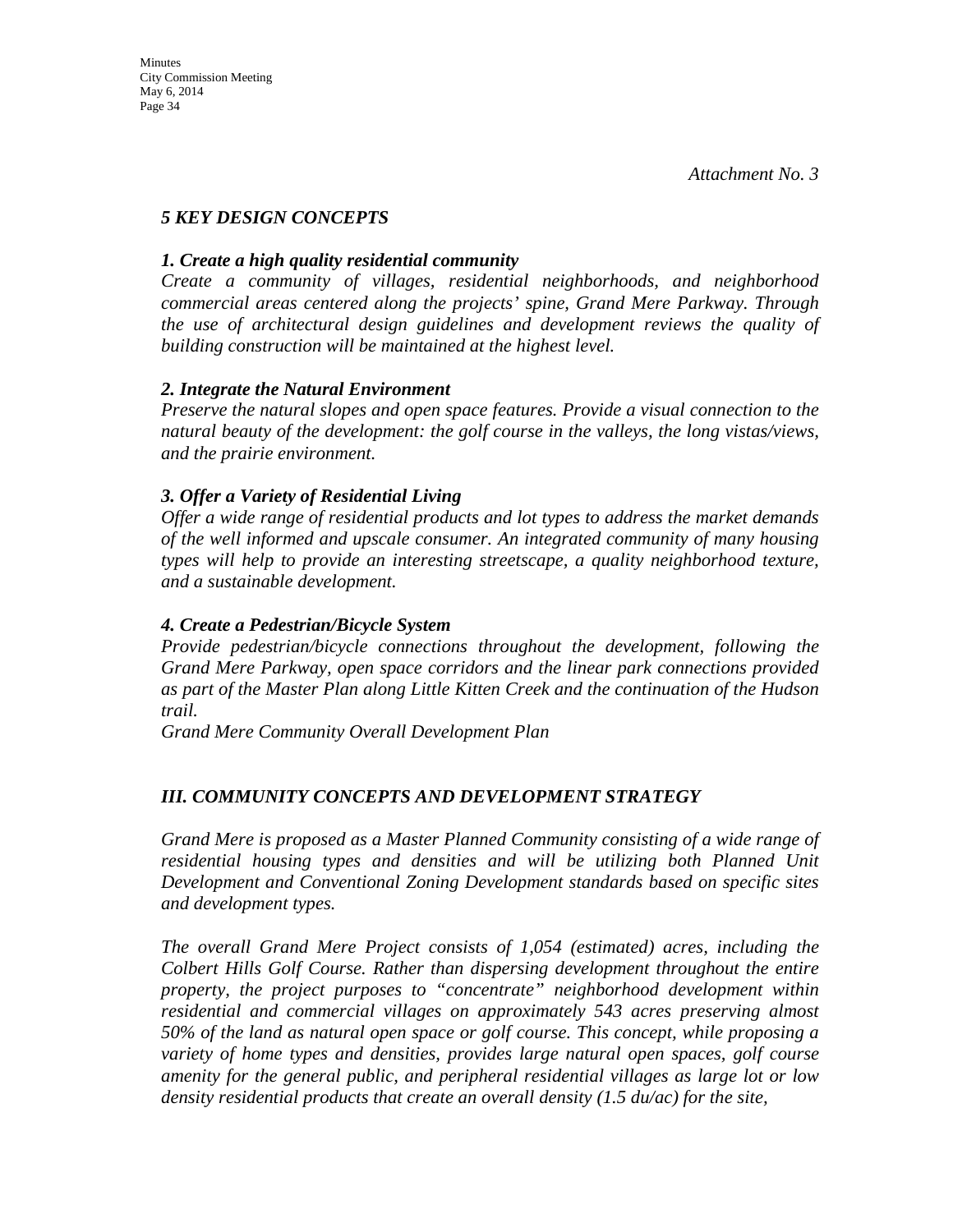*consistent with the surrounding neighborhoods. All housing types shall belong to the Master Homes Association, which will be responsible for enforcing the covenants and restrictions, and maintaining the common grounds.* 

*Within the community, residential neighborhoods are supported by neighborhood commercial services, which provide a focus and entry element for the development. These neighborhood office and retail villages are envisioned as community services*  located at the development entries along the Little Kitten Creek entry and Kimball Ave. *and the future northern entry on Marlatt.* 

*Throughout the plan, connecting open space systems, sidewalks and bike trails provide pedestrian connections between residential neighborhoods, public amenities and the neighborhood services. These are planned connections to occur in a variety of types and locations. As each phase of development is planned in detail, the specific pedestrian connections will be part of each village plat and relate back to the overall Circulation Parks & Open Space Plan.* 

*Grand Mere Community Architectural Guidelines and Design Standards will provide for the review and approval of all site and building plans for the Grand Mere property. The Design Review Committee of Grand Mere will be responsible for enforcement of these guidelines and standards. The Developer believes that careful planning and enforcement of design and development standards will ensure orderly, attractive, and lasting development, all of which will preserve and enhance the value of the community.* 

# *A. Residential Neighborhoods*

*The planning concept proposes a wide range of residential uses, with densities ranging from 1 to 20 dwelling units per acre (du/ac) within individual parcels. Generally, individual neighborhoods are envisioned as small enclaves in order to promote a mix of different product types, create intimate neighborhoods, and to build a strong community image from the project's onset. The key to a sustainable successful development is quality design and construction, and a variety of housing price points to attract a wide spectrum of residential consumers. Higher density residential, as well as small lot single-family opportunities are integrated into the community along Grand Mere Parkway, rather than isolated or located along the site's edges. While building a stronger new community, this concept also reduces impact on existing adjacent neighborhoods by focusing the traffic and circulation internally.* 

The Enclave Addition, Unit One, is designated as Villas #2. The different residential types are described as: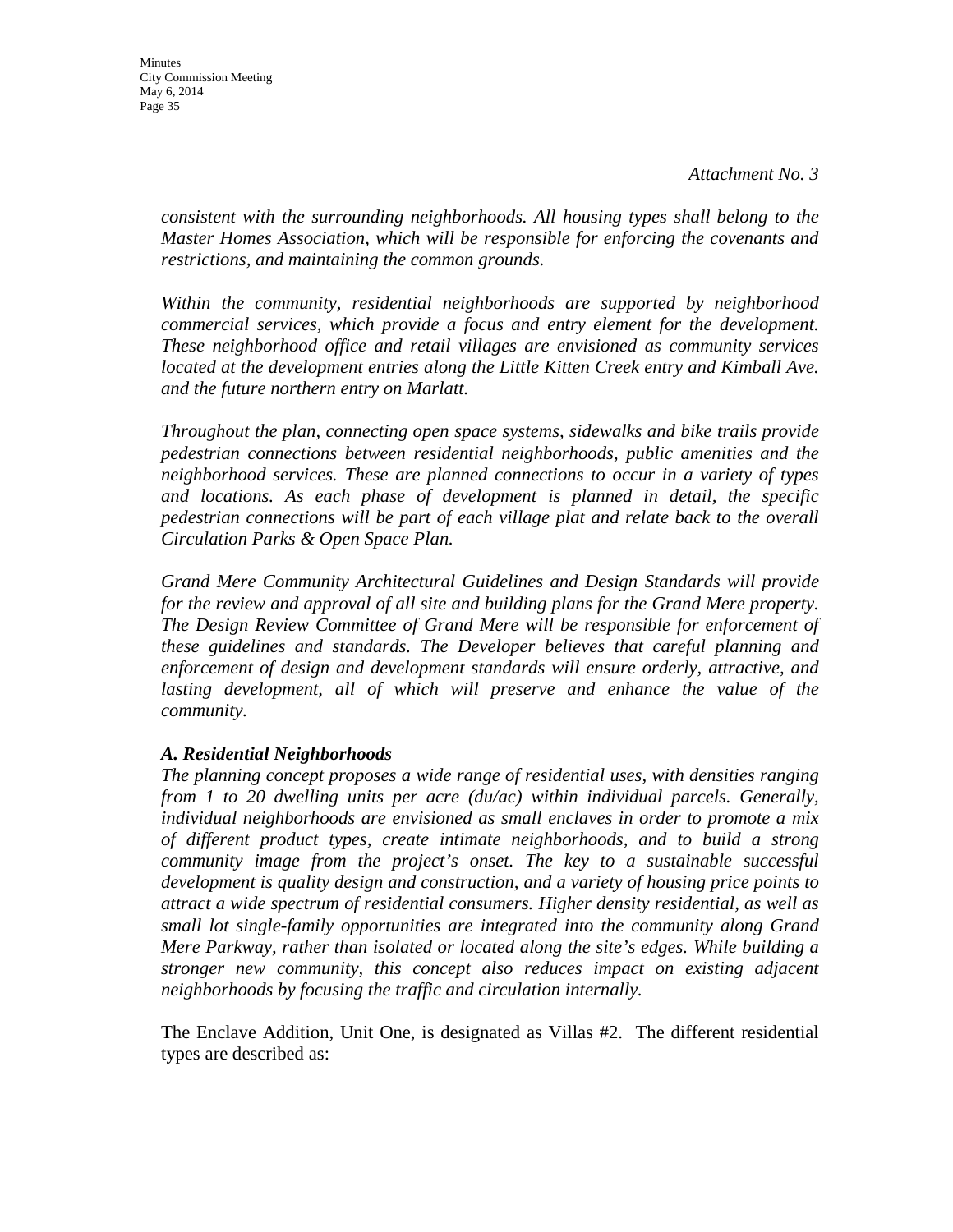#### *Residential Types:*

#### *Villas (RLM)*

*The villa parcels are located in niches and high quality view areas along the parkway and within the development along the golf course. Villas are single family homes that provide an alternative to the maintenance requirements needed for a typical single family home. The villa concept is an upscale residential product that generally provides master bedroom on the first floor and expansion space either up or down for additional bedrooms or entertainment. Villa Homes Association dues create the revenue to provide maintenance for landscape, snow removal, and in some cases, maintenance of the home.* 

#### *Grand Mere Villas*

*These villas will be attached and detached depending on the parcel and market demands. Two and three car garages would be provided. Each village will have its own theme signage and architectural design controls. The villages would be developed in phases of 5 – 15 acres.* 

#### *C. Streets and Circulation System*

*Residential streets within Grand Mere are envisioned as a key element of "neighborhood quality," offering a place to walk and play, as well as to drive and park. The streetscape in and along the roads will reflect the quality of the community through the use of signage monumentation and landscaping depending on the location and natural conditions of the space providing strong visual "cues" to better orient drivers to their locations and destinations.* 

*When utilizing the approved Manhattan street system standards the hierarchy, streetwidths, design speeds, and travel/parking lanes are consistent and will not compromise auto on-street parking, or bike and pedestrian access. The street layout will frame important views and vistas, including buildings, golf course, and natural features. Onstreet parking is available on all local streets.* 

*The Master Planned Community will be accessed from Kimball Avenue and Marlatt Avenue. Additional access points into the Community from surrounding residential streets are shown on the Master Plan.* 

### *D. Pedestrian and Bicycle Circulation System*

*Connectivity with the City of Manhattan Linear Park Master Plan is our main focus for the overall trails system. A comprehensive pedestrian and bicycle system is proposed for the community to provide access to individual neighborhoods, the Club Facility and Hotel site, commercial services, and open space amenities~ Elements include both offstreet and on street bike paths, natural unimproved trails, and a 17.2 acre linear park*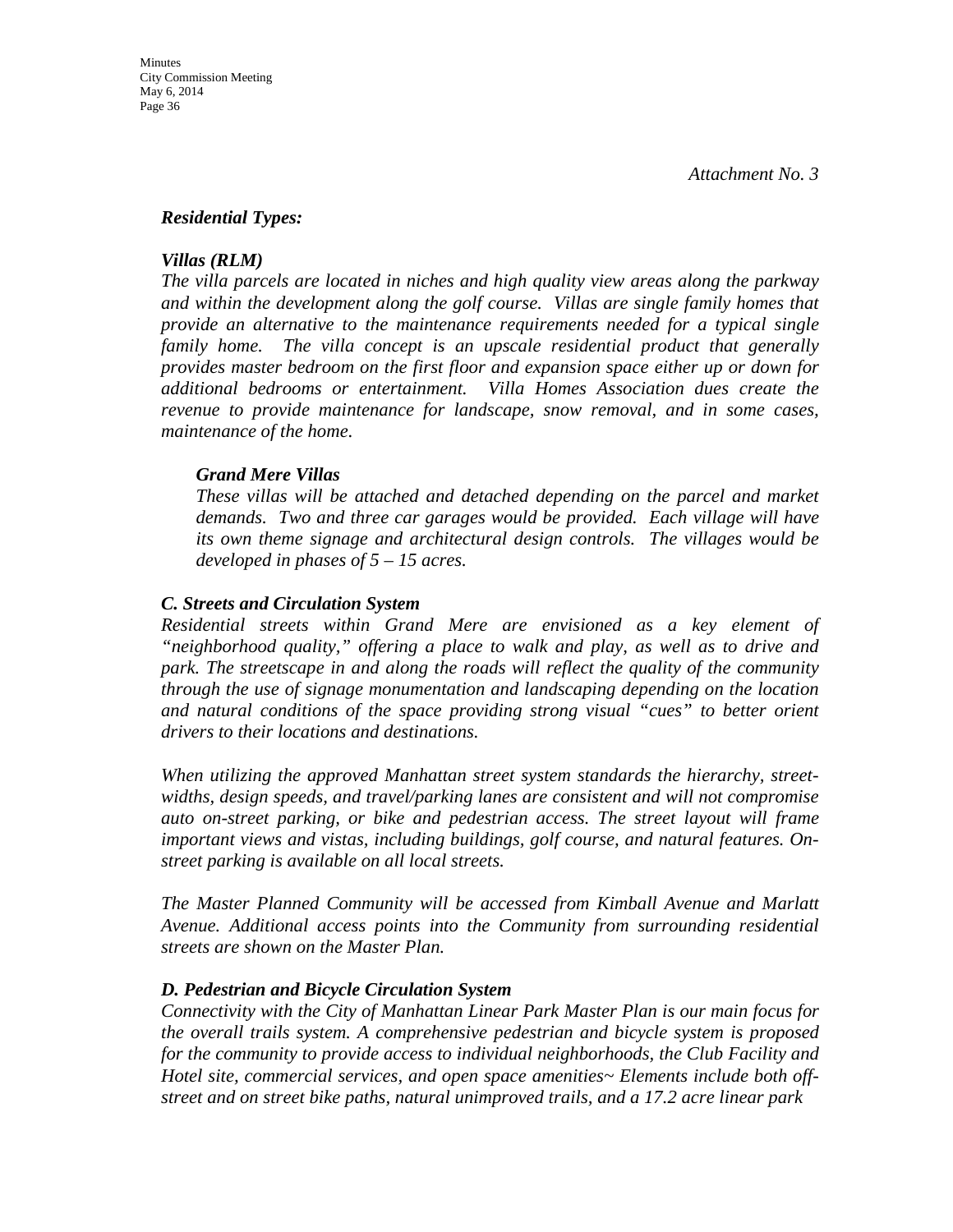*along Little Kitten Creek. An easement shall be provided for the extension of the Hudson trail northward, along the east property line to northeast corner section 3-10- 7. All trail/path systems will be site- specifically designed at the time of construction. Each will be reviewed on a site-by-site basis to ensure sensitive placement and minimum disturbance. This will be coordinated with the Park & Recreation Board and the Parks and Recreation Department.* 

### *G. Golf Course Development*

*The Grand Mere development drainage and detention system shall be designed to work in concert with the golf course drainage and detention system. The course was designed to meet the environmental goals of the Audubon International Signature Status Program.* 

### *Bike Paths, Trails and Sidewalks*

*Bike paths, trails and sidewalks are provided along the internal streets and open spaces to provide internal connections between the villages where possible. See the Circulation Parks & Open Space Plan.* 

Based on the proposed Preliminary Plat and the proposed single family homes, the density in the Enclave Addition, Unit One, would be 0.78 dwelling units per net acre. The Comprehensive Plan suggests that a density range of less than one, to eleven dwelling units per net acre is appropriate in the RLM category, and the Grand Mere Plan suggests a range of 1-20 dwelling units per acre in individual parcels and an overall density in all of Grand Mere of 1.5 units per acre.

**THE PROPOSED REZONING OF THE ENCLAVE ADDITION**, Unit One, **TO**  R, Single-Family Residential District **CONFORMS TO THE POLICIES OF THE**  Grand Mere Community Master Plan, and the Manhattan Urban Area Comprehensive Plan.

### **8. ZONING HISTORY AND LENGTH OF TIME VACANT AS ZONED:**

- August 7, 1997 Riley County Commission approved Preliminary Development Plan of Colbert Hills and the Wildcat PUD.
- August 14, 1997 Riley County Commission approved Final Development Plan.
- February 7, 2000 Planning Board approves resolution adopting Grand Mere Community Master Plan and amendment of Comprehensive Land Use Plan.
- March 7, 2000 City Commission approved first reading of an ordinance adopting the Grand Mere Community Master Plan.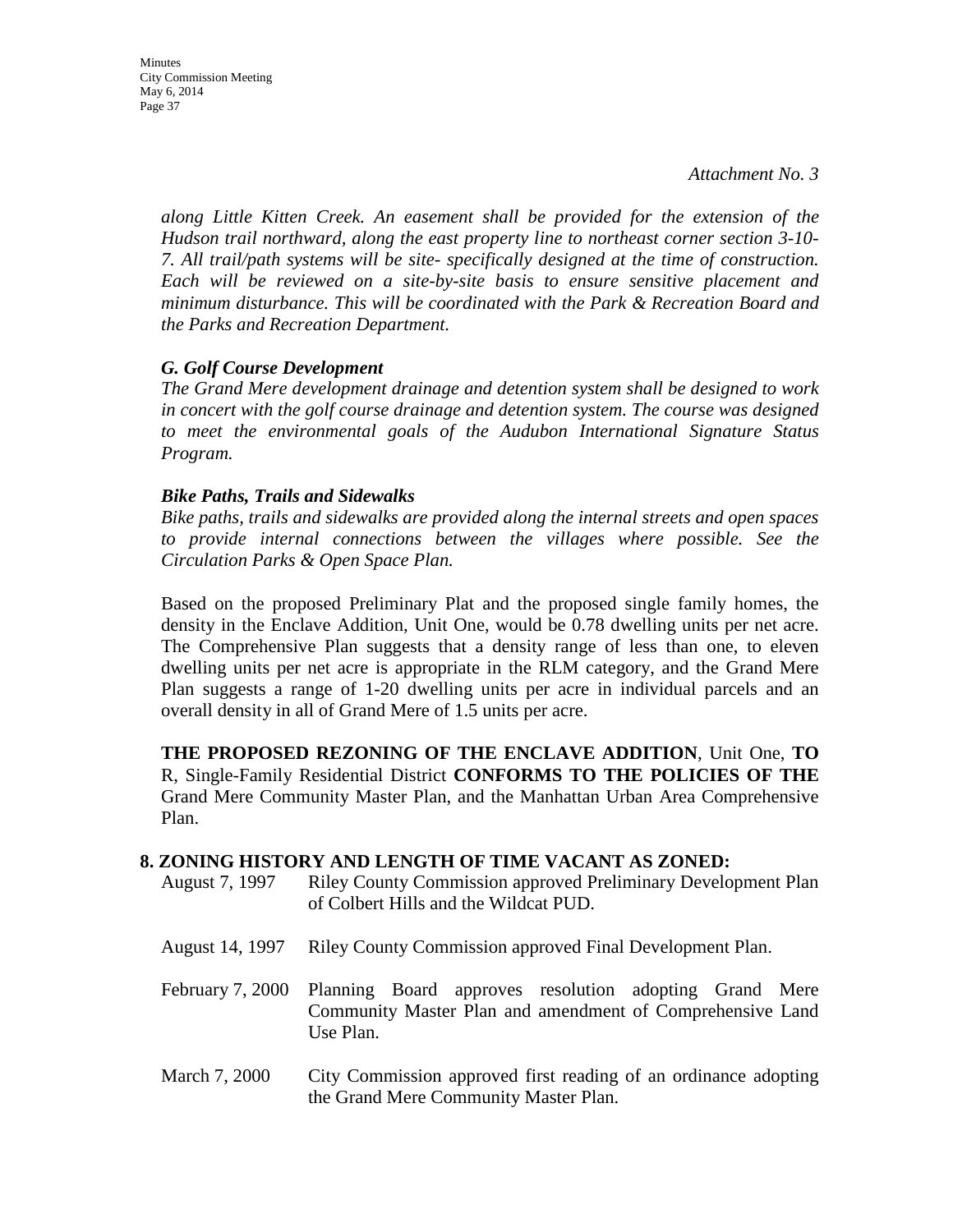April, 2003 Comprehensive Plan adopted. Grand Mere Community Master Plan adopted as a related plan and implementation document.

The tract has remained vacant to date and was range land prior to development of the adjoining golf course and surrounding Grand Mere.

# **9. CONSISTENCY WITH INTENT AND PURPOSE OF THE ZONING ORDINANCE:**

The intent and purpose of the Manhattan Zoning Regulations is to protect the public health, safety, and general welfare; regulate the use of land and buildings within zoning districts to assure compatibility; and to protect property values.

The proposed rezoning is consistent with the intent and purpose of the Manhattan Zoning Regulations because proposed lot sizes conform to the minimum requirements of the R District. In addition, the proposed Preliminary Plat dedicates easements and rights-ofway to serve the subdivision consistent with the requirements of the Manhattan Urban Area Subdivision Regulations.

The R, Single-Family Residential District is designed to provide a dwelling zone at a density no greater than one dwelling unit per 10,000 square feet. The Preliminary Plat shows lots ranging from approximately 28,450 square feet in area up to 41,922 square feet in area, with the majority of lot sizes between 28,450 square feet in area to 32,619 square feet in area. The proposed lots conform to the requirements of the proposed R District.

- **10. RELATIVE GAIN TO THE PUBLIC HEALTH, SAFETY AND WELFARE THAT DENIAL OF THE REQUEST WOULD ACCOMPLISH, COMPARED WITH THE HARDSHIP IMPOSED UPON THE APPLICANT:** There appears to be no gain to the public that denial of the rezoning would accomplish. No expected adverse impacts on the public health, safety and welfare are anticipated as a result of the rezoning. Development of the site cannot proceed until the proposed Preliminary Plat is approved. A separate application was submitted for approval of a Preliminary Plat. It may be a hardship upon the owner if the rezoning is denied, as it conforms to the adopted Comprehensive Plan.
- **11. ADEQUACY OF PUBLIC FACILITIES AND SERVICES:** Adequate street, sanitary sewer and water services are available to serve the site.

# **12. OTHER APPLICABLE FACTORS:** None